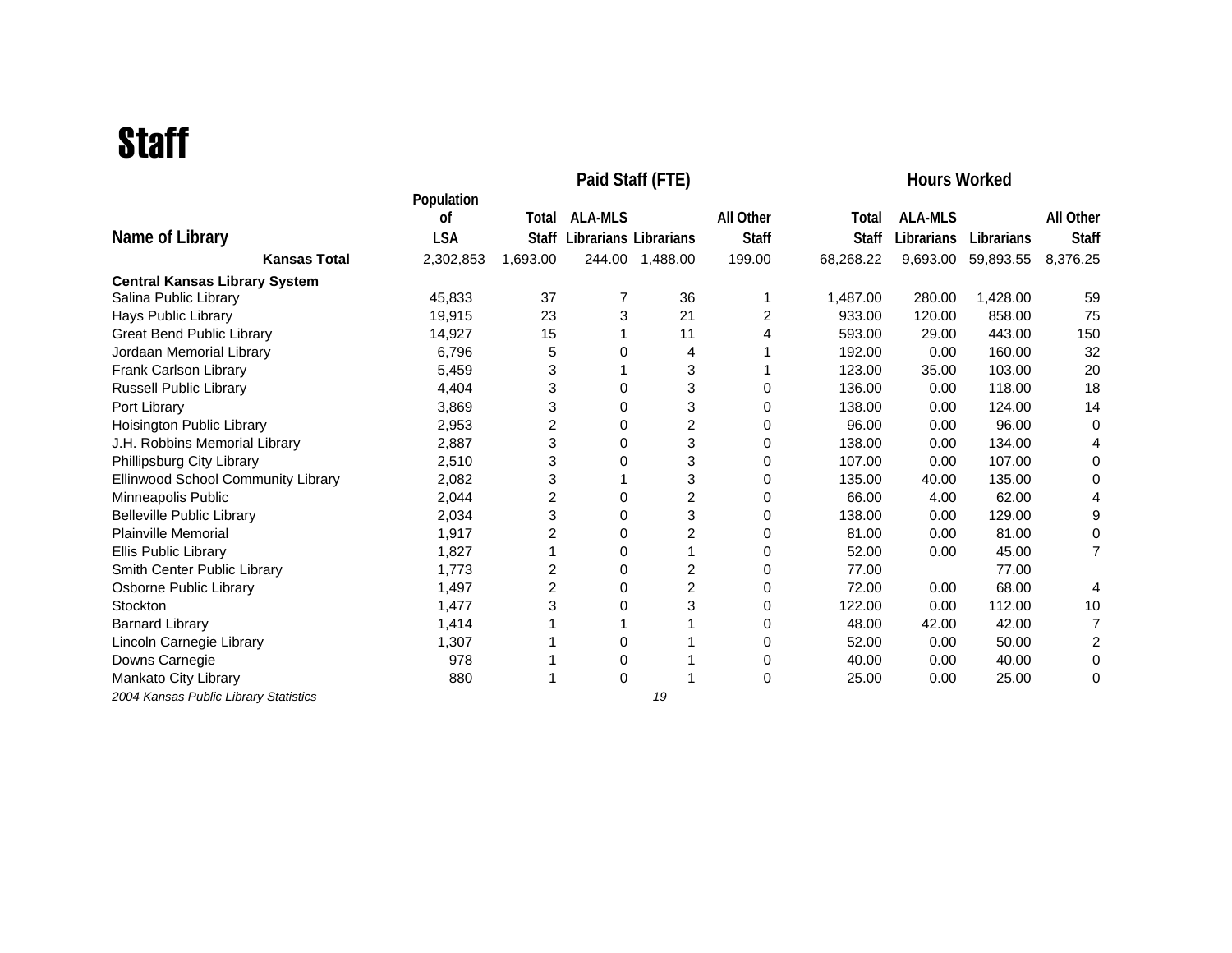|                                      |            | <b>Hours Worked</b> |                       |          |              |              |                |            |              |
|--------------------------------------|------------|---------------------|-----------------------|----------|--------------|--------------|----------------|------------|--------------|
|                                      | Population |                     |                       |          |              |              |                |            |              |
|                                      | οf         | Total               | <b>ALA-MLS</b>        |          | All Other    | Total        | <b>ALA-MLS</b> |            | All Other    |
| Name of Library                      | <b>LSA</b> | Staff               | Librarians Librarians |          | <b>Staff</b> | <b>Staff</b> | Librarians     | Librarians | <b>Staff</b> |
| <b>Kansas Total</b>                  | 2,302,853  | 1,693.00            | 244.00                | 1,488.00 | 199.00       | 68,268.22    | 9,693.00       | 59,893.55  | 8,376.25     |
| <b>Central Kansas Library System</b> |            |                     |                       |          |              |              |                |            |              |
| Independent Township                 | 816        |                     | 0                     | 0        | 0            | 22.00        | 0.00           | 19.00      | 3            |
| Lang Memorial                        | 765        |                     | 0                     |          | 0            | 26.00        | 0.00           | 26.00      | 0            |
| Randolph-Decker Pub. Lib.            | 721        | 0                   | 0                     | 0        | 0            | 16.00        | 0.00           | 16.00      | 0            |
| Logan Public Library                 | 566        | 0                   | 0                     | 0        | 0            | 18.00        | 0.00           | 17.00      |              |
| Kanopolis Public Library             | 524        | 0                   | 0                     | $\Omega$ | 0            | 18.00        | 0.00           | 0.00       | 18           |
| Glasco City Library                  | 509        | በ                   | 0                     | 0        | 0            | 16.00        |                | 16.00      | 0            |
| <b>Cawker City Public Library</b>    | 504        |                     | 0                     |          | 0            | 32.00        | 0.00           | 30.00      | 2            |
| Kensington Community/School Library  | 492        |                     | 0                     |          | 0            | 46.00        | 0.00           | 46.00      | 0            |
| Delphos Public Library               | 459        |                     | 0                     |          | 0            | 20.00        | 0.00           | 20.00      | 0            |
| Jewell                               | 447        |                     | 0                     |          | 0            | 23.00        | 0.00           | 23.00      | 0            |
| Glen Elder Library                   | 422        | 0                   | 0                     | 0        | 0            | 10.00        | 0.00           | 10.00      | 0            |
| Lucas Public Library                 | 416        | 0                   | 0                     | $\Omega$ | 0            | 16.00        | 0.00           | 16.00      | 0            |
| <b>Gypsum Community Library</b>      | 401        | 0                   | 0                     | 0        | 0            | 14.00        |                | 14.00      | 0            |
| Scandia                              | 387        | $\Omega$            | 0                     | $\Omega$ | 0            | 16.00        |                |            | 16           |
| Jamestown City Library               | 387        | 0                   | 0                     | $\Omega$ | 0            | 10.00        | 0.00           | 10.00      | 0            |
| <b>Otis Community Library</b>        | 316        | 0                   | $\Omega$              | $\Omega$ | 0            | 18.00        | 0.00           | 18.00      | 0            |
| Sylvan Grove Public Library          | 310        | 0                   | 0                     | 0        | 0            | 15.00        | 0.00           | 15.00      | 0            |
| <b>Courtland Community Library</b>   | 302        | 0                   | 0                     | 0        | 0            | 10.00        | 10.00          | 10.00      | 0            |
| Mccracken Public Library             | 293        | 0                   | 0                     | 0        | 0            | 0.00         | 0.00           | 0.00       | 0            |
| Lebanon Community Library            | 279        |                     | 0                     |          | 0            | 25.00        | 0.00           | 25.00      |              |
| Palco Public Library                 | 235        | 0                   | $\Omega$              | $\Omega$ | 0            | 15.00        | 0.00           | 15.00      | 0            |
| <b>Burr Oak City Library</b>         | 234        | 0                   | 0                     | 0        | 0            | 0.00         | 0.00           | 0.00       | 0            |
| <b>Bison Community Library</b>       | 221        | 0                   | 0                     | 0        | 0            | 15.00        | 0.00           | 15.00      | 0            |
| Kirwin City Library                  | 218        |                     | 0                     |          | 0            | 27.00        | 0.00           | 27.00      | 0            |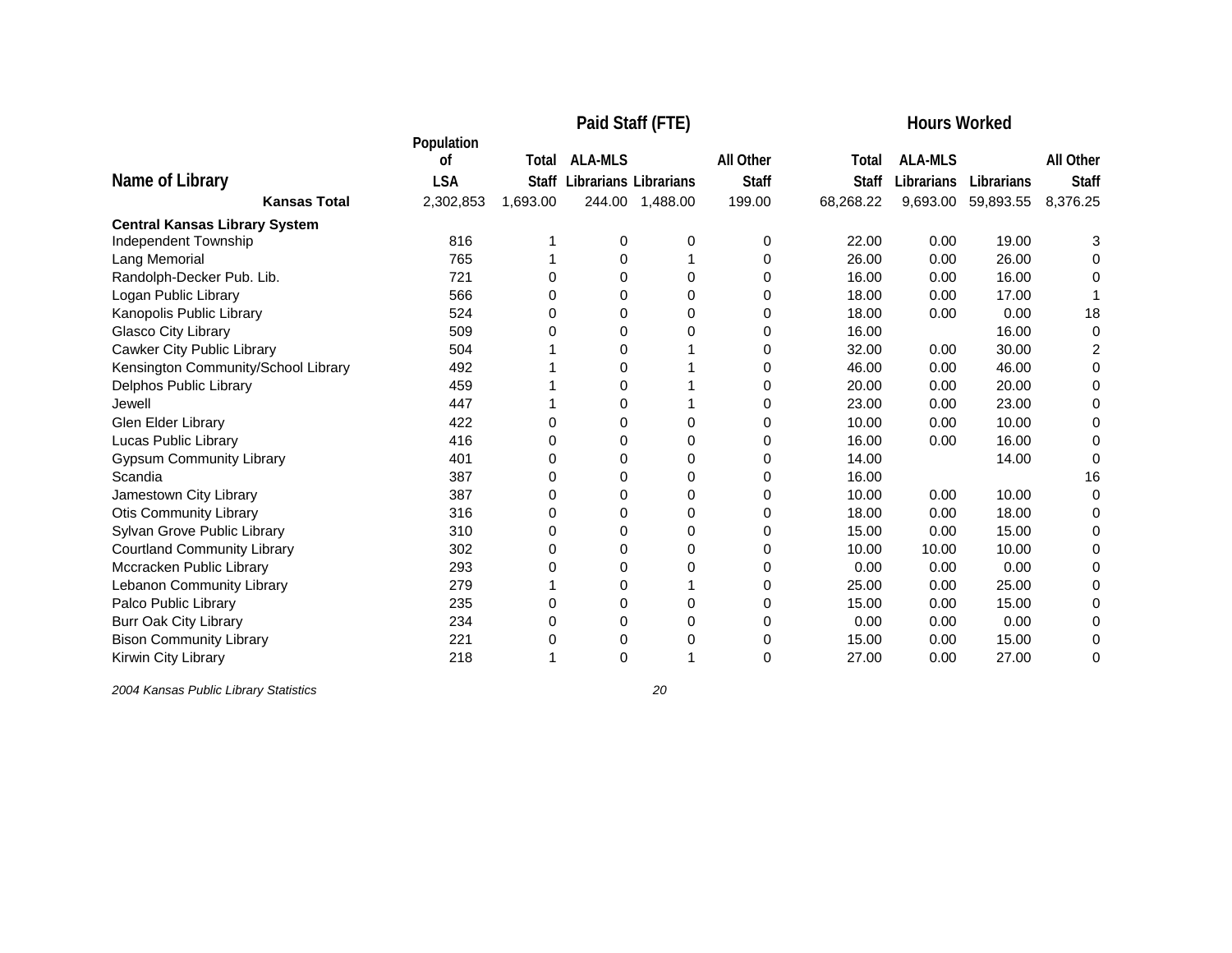|                                      | Paid Staff (FTE) |          |                       |          |              | <b>Hours Worked</b> |                |                   |              |
|--------------------------------------|------------------|----------|-----------------------|----------|--------------|---------------------|----------------|-------------------|--------------|
|                                      | Population<br>οf | Total    | <b>ALA-MLS</b>        |          | All Other    | Total               | <b>ALA-MLS</b> |                   | All Other    |
| Name of Library                      | LSA              | Staff    | Librarians Librarians |          | <b>Staff</b> | <b>Staff</b>        | Librarians     | <b>Librarians</b> | <b>Staff</b> |
| <b>Kansas Total</b>                  | 2,302,853        | 1,693.00 | 244.00                | 1.488.00 | 199.00       | 68.268.22           | 9,693.00       | 59,893.55         | 8.376.25     |
| <b>Central Kansas Library System</b> |                  |          |                       |          |              |                     |                |                   |              |
| Luray City Library                   | 188              | 0        | 0                     | 0        | 0            | 10.00               | 0.00           | 10.00             | 0            |
| Long Island Community Library        | 148              | 0        | $\Omega$              | $\Omega$ | 0            | 7.00                | 0.00           | 7.00              | 0            |
| Rae Hobson Memorial Library          | 147              | 0        | 0                     | $\Omega$ | 0            | 10.00               | 0.00           | 10.00             | 00           |
| Sunshine City Library                | 134              |          | 0                     | 0        |              | 0.00                | 0.00           | 0.00              | 0            |
| <b>Gaylord City Library</b>          | 131              | $\Omega$ | $\Omega$              | $\Omega$ | 0            | 0.00                | 0.00           | 0.00              | 0            |
| Formoso Public Library               | 116              |          | 0                     | 0        |              | 10.00               | 0.00           | 10.00             | 0            |
| Randall Public Library               | 77               |          | $\Omega$              | $\Omega$ | 0            | 10.00               | 0.00           | 10.00             | 0            |
| <b>System Total</b>                  | 139.948          | 127.00   | 14.00                 | 118.00   | 9.00         | 5.326.00            | 560.00         | 4.872.00          | 455.00       |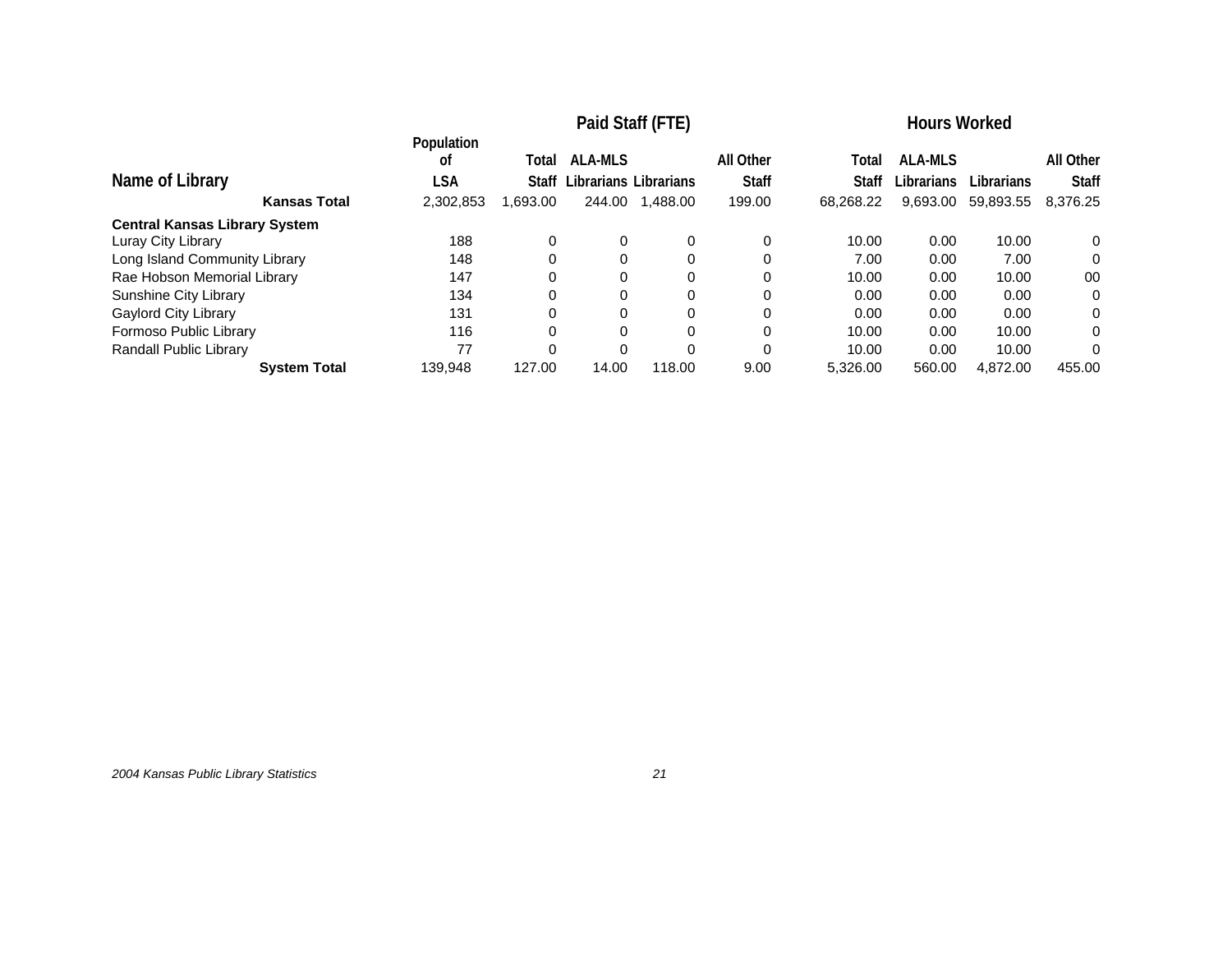|                                                                 |                  | <b>Hours Worked</b> |                       |                 |              |              |                |            |                  |
|-----------------------------------------------------------------|------------------|---------------------|-----------------------|-----------------|--------------|--------------|----------------|------------|------------------|
|                                                                 | Population<br>οf | Total               | <b>ALA-MLS</b>        |                 | All Other    | Total        | <b>ALA-MLS</b> |            | <b>All Other</b> |
| Name of Library                                                 | <b>LSA</b>       | <b>Staff</b>        | Librarians Librarians |                 | <b>Staff</b> | <b>Staff</b> | Librarians     | Librarians | <b>Staff</b>     |
| <b>Kansas Total</b>                                             | 2,302,853        | 1,693.00            |                       | 244.00 1,488.00 | 199.00       | 68,268.22    | 9,693.00       | 59,893.55  | 8,376.25         |
|                                                                 |                  |                     |                       |                 |              |              |                |            |                  |
| North Central Kansas Library System<br>Manhattan Public Library | 44.733           | 37                  | 5                     | 33              | 3            | 1,466.28     | 188.00         | 1,330.78   | 136              |
| Emporia Public Library                                          | 32,516           | 18                  | 3                     | 9               | 9            | 720.00       | 120.00         | 360.00     | 360              |
| Dorothy Bramlage Public Library                                 | 26,313           | 16                  | 3                     | 3               | 13           | 640.00       | 120.00         | 120.00     | 520              |
| Pottawatomie Wabaunsee Regional Library                         | 21,222           | 10                  | $\overline{2}$        | 10              | 0            | 406.00       | 80.00          | 400.00     | 6                |
| Abilene Public Library                                          | 6.456            |                     |                       | 6               |              | 265.00       | 40.00          | 227.00     | 38               |
| Clay Center Carnegie Library                                    | 4.405            | 3                   | 0                     | 3               | 0            | 118.00       | 0.00           | 108.00     | 10               |
| Wamego Public Library                                           | 4,237            | 4                   | 0                     | 4               | 0            | 179.00       |                | 175.00     | 4                |
| Marysville Public Library                                       | 3,133            | 4                   |                       | 4               | 0            | 164.00       | 40.00          | 155.00     | 9                |
| Hillsboro Public Library                                        | 2,839            |                     | 0                     |                 | 0            | 59.00        | 0.00           | 59.00      | $\Omega$         |
| Herington Public Library                                        | 2,491            |                     |                       |                 | 0            | 40.00        | 20.00          | 40.00      | $\Omega$         |
| Council Grove Public Library                                    | 2,275            | 3                   | 0                     | 2               | 0            | 101.00       | 0.00           | 88.00      | 13               |
| Marion City Library                                             | 2,058            | $\overline{2}$      | 0                     | $\overline{2}$  | 0            | 89.00        | 0.00           | 89.00      | 0                |
| Peabody Township Llibrary                                       | 1,523            | 0                   | 0                     | 0               | 0            | 18.00        | 0.00           | 18.00      | $\Omega$         |
| Americus Township Library                                       | 1,518            |                     | 0                     |                 | 0            | 51.00        | 0.00           | 51.00      | 0                |
| Chapman Public Library                                          | 1,252            |                     | 0                     |                 | 0            | 27.00        | 0.00           | 26.00      |                  |
| Cottonwood Falls/Burnley Memorial                               | 1,183            |                     | 0                     |                 | 0            | 20.00        | 0.00           | 20.00      | 0                |
| Washington Library                                              | 1,168            |                     | 0                     |                 | 0            | 42.00        |                | 40.00      | 2                |
| Solomon Public Library                                          | 1,062            |                     | 0                     |                 | 0            | 26.00        | 0.00           | 26.00      | 0                |
| <b>Blue Rapids Public Library</b>                               | 1,061            | 0                   | 0                     | 0               | 0            | 16.00        | 0.00           | 15.00      |                  |
| Hartford/Elmendaro Township                                     | 954              |                     | 0                     |                 | 0            | 21.00        | 0.00           | 21.00      | 0                |
| <b>Hillcrest Library</b>                                        | 900              |                     | 0                     | 0               |              | 43.00        | 0.00           | 0.00       | 43               |
| Wakefield Public Library                                        | 854              |                     | 0                     |                 | 0            | 40.00        | 0.00           | 35.00      | 5                |
| <b>Enterprise Public Library</b>                                | 823              |                     | 0                     |                 | 0            | 28.00        | 0.00           | 25.00      | 3                |
| Lyon County Library Dist. #1                                    | 817              |                     | 0                     |                 | $\Omega$     | 22.00        | 0.00           | 20.00      | $\overline{2}$   |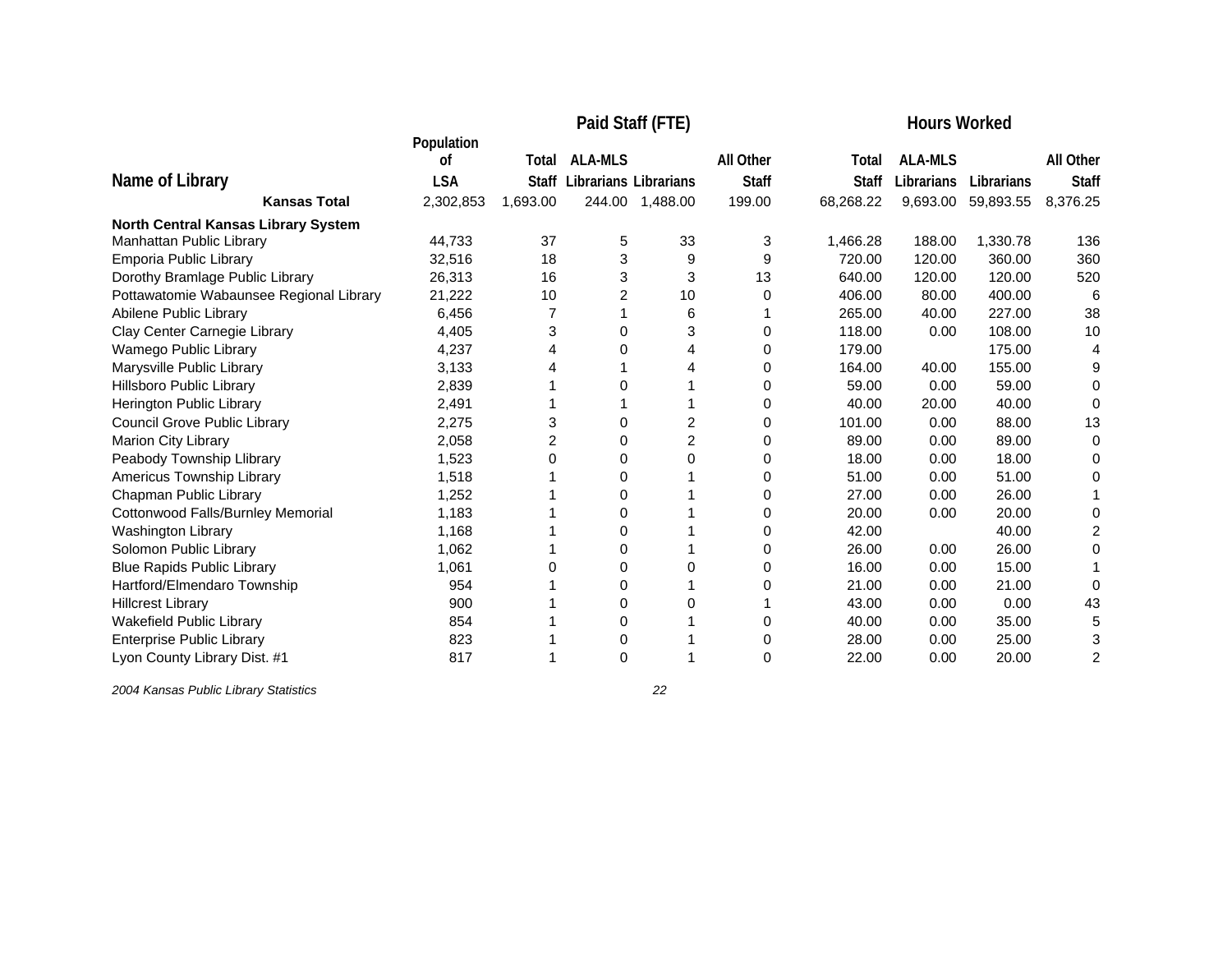|                                            |                  |              | Paid Staff (FTE)      |          | <b>Hours Worked</b> |              |                |            |              |
|--------------------------------------------|------------------|--------------|-----------------------|----------|---------------------|--------------|----------------|------------|--------------|
|                                            | Population<br>οf | Total        | <b>ALA-MLS</b>        |          | All Other           | Total        | <b>ALA-MLS</b> |            | All Other    |
|                                            |                  |              |                       |          |                     |              |                |            |              |
| Name of Library                            | <b>LSA</b>       | <b>Staff</b> | Librarians Librarians |          | <b>Staff</b>        | <b>Staff</b> | Librarians     | Librarians | <b>Staff</b> |
| <b>Kansas Total</b>                        | 2,302,853        | 1,693.00     | 244.00                | 1,488.00 | 199.00              | 68,268.22    | 9,693.00       | 59,893.55  | 8,376.25     |
| <b>North Central Kansas Library System</b> |                  |              |                       |          |                     |              |                |            |              |
| Frankfort City Library                     | 817              |              | 0                     |          | 0                   | 32.00        | 0.00           | 32.00      | 0            |
| Florence Public Library                    | 667              | 0            | 0                     | 0        | 0                   | 18.00        | 0.00           | 17.00      |              |
| Waterville Public Library                  | 646              |              | 0                     |          |                     | 26.00        | 0.00           | 23.00      | 3            |
| <b>Hanover Public</b>                      | 605              |              | 0                     |          |                     | 20.00        | 0.00           | 20.00      | 0            |
| Goessel Public Library                     | 557              |              | 0                     |          |                     | 35.00        | 0.00           | 34.00      |              |
| <b>Clifton Public Library</b>              | 520              |              | $\Omega$              |          |                     | 18.00        | 0.00           | 18.00      | 0            |
| <b>Whitecity Public Library</b>            | 497              |              | 0                     |          | 0                   | 24.00        | 0.00           | 24.00      | 0            |
| Leonardville City Library                  | 439              |              | 0                     |          |                     | 10.00        |                | 10.00      | 0            |
| <b>Axtell Public Library</b>               | 433              |              | 0                     |          |                     | 12.00        | 0.00           | 12.00      | 0            |
| Hope Community Library                     | 367              |              | 0                     |          |                     | 2.00         | 0.00           | 0.00       | 02           |
| Elm Creek Township Library                 | 364              |              | 0                     | 0        |                     | 10.00        | 0.00           | 10.00      | 0            |
| Dwight Public Library                      | 331              |              | 0                     | 0        | 0                   | 0.00         |                |            |              |
| Agra/F Lee Doctor Library                  | 290              |              | 0                     |          |                     | 10.00        | 0.00           | 0.00       | 10           |
| <b>Burns Public Library</b>                | 278              |              | 0                     |          |                     | 20.00        | 0.00           | 20.00      | 0            |
| Summerfield Public Library                 | 206              |              | 0                     |          |                     | 8.00         | 0.00           | 8.00       | 0            |
| Vermillion Public Library                  | 101              |              |                       |          |                     | 12.00        |                | 12.00      |              |
| <b>System Total</b>                        | 172,911          | 122.00       | 16.00                 | 93.00    | 27.00               | 4,858.28     | 608.00         | 3,688.78   | 1,170.00     |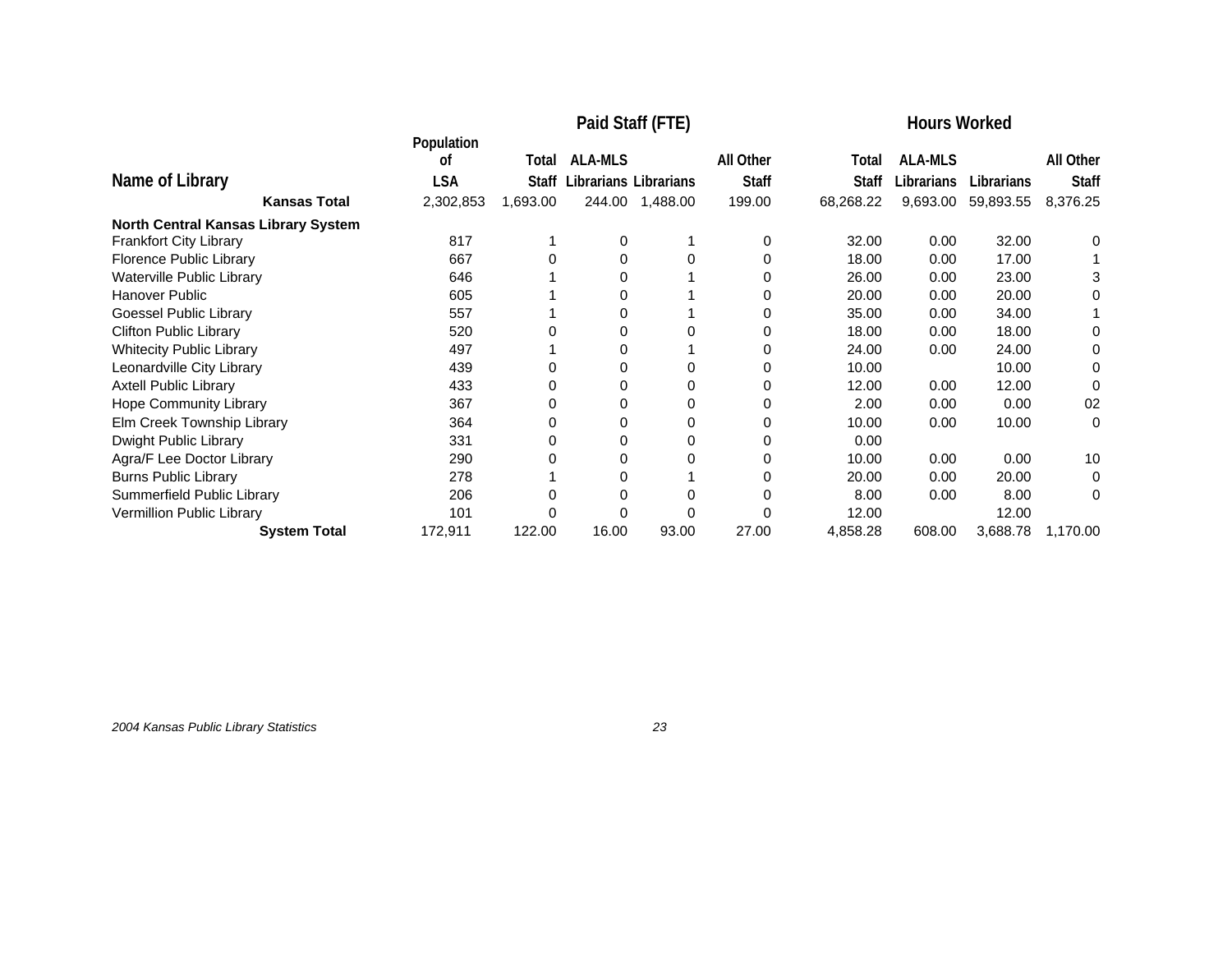|                                              |                  |                | <b>Hours Worked</b>   |                |                  |              |                |            |                |
|----------------------------------------------|------------------|----------------|-----------------------|----------------|------------------|--------------|----------------|------------|----------------|
|                                              | Population<br>οf | Total          | <b>ALA-MLS</b>        |                | <b>All Other</b> | Total        | <b>ALA-MLS</b> |            | All Other      |
| Name of Library                              | <b>LSA</b>       |                |                       |                |                  | <b>Staff</b> | Librarians     | Librarians |                |
|                                              |                  | Staff          | Librarians Librarians |                | <b>Staff</b>     |              |                |            | <b>Staff</b>   |
| <b>Kansas Total</b>                          | 2,302,853        | 1,693.00       | 244.00                | 1,488.00       | 199.00           | 68,268.22    | 9,693.00       | 59,893.55  | 8,376.25       |
| <b>Northeast Kansas Library System</b>       |                  |                |                       |                |                  |              |                |            |                |
| Johnson County Library                       | 381,237          | 283            | 55                    | 232            | 50               | 11,306.80    | 2,200.00       | 9,292.80   | 2,014          |
| Topeka & Shawnee County Public Library       | 167,063          | 168            | 26                    | 129            | 40               | 6,737.23     | 1,040.00       | 5,154.98   | 1,582.25       |
| Kansas City, Kansas Public Library           | 150,316          | 161            | 19                    | 153            | 8                | 6,459.71     | 763.00         | 6,122.79   | 337            |
| <b>Olathe Public Library</b>                 | 105,274          | 55             | 12                    | 51             | 4                | 2,214.00     | 480.00         | 2,039.00   | 175            |
| Lawrence Public Library                      | 82,120           | 45             | 13                    | 43             | 3                | 1,818.20     | 500.00         | 1,717.20   | 101            |
| Leavenworth Public Library                   | 35,211           | 15             | 5                     | 14             |                  | 611.00       | 200.00         | 562.00     | 49             |
| Ottawa Library                               | 12,031           | 14             | 2                     | 13             |                  | 578.00       | 84.00          | 538.00     | 40             |
| Atchison Library                             | 10,111           | 11             |                       | 11             |                  | 459.00       | 40.00          | 425.00     | 34             |
| Lansing Community Library                    | 10,032           | 2              | 0                     | $\overline{2}$ | 0                | 93.00        | 0.00           | 90.00      | 3              |
| Library District #1, Miami County            | 8,300            | 8              |                       | 8              | 0                | 320.00       | 40.00          | 320.00     | 0              |
| Library District #1, Doniphan County         | 7,692            | 6              | 0                     | 6              | 0                | 234.00       | 0.00           | 232.00     | $\overline{2}$ |
| Basehor Community Library, Dist. #2, Lv. Co. | 6,850            | 5              | 0                     | 5              | 0                | 194.00       | 0.00           | 194.00     | 0              |
| <b>Bonner Springs City Library</b>           | 6.777            | 6              |                       | 6              | $\Omega$         | 230.00       | 40.00          | 230.00     | $\Omega$       |
| Eudora Public Library                        | 6,232            | 2              | 0                     | 2              | 0                | 98.00        | 0.00           | 95.00      | 3              |
| Paola Free Library                           | 5,065            | 4              |                       | 4              | 0                | 178.00       | 40.00          | 175.00     | 3              |
| Osawatomie Public Library                    | 4,595            | 3              | 0                     | 3              | 0                | 112.00       | 0.00           | 112.00     | $\Omega$       |
| <b>Baldwin City Library</b>                  | 3,637            | 2              | 0                     | 2              | 0                | 84.00        | 0.00           | 80.00      |                |
| Beck-Bookman Library                         | 3,341            | 3              | 0                     | 3              | 0                | 129.00       |                | 124.00     | 5              |
| Hiawatha/Morrill Public Library              | 3,331            | 5              |                       | 5              | 0                | 196.00       | 40.00          | 196.00     | 0              |
| Tonganoxie Public Library                    | 3,317            | 4              |                       | 4              | 0                | 140.00       | 40.00          | 140.00     | 0              |
| Osage City Public Library                    | 2,954            | 3              |                       | 3              | 0                | 131.00       | 40.00          | 124.00     | 7              |
| Meriden Community Library                    | 2,742            |                | $\Omega$              |                | 0                | 37.00        |                | 37.00      | $\Omega$       |
| Linwood Community Library Dist. #1           | 2,734            | 2              | 0                     | 2              | 0                | 100.00       | 0.00           | 95.00      | 5              |
| Mary Cotton Public                           | 2,559            | $\overline{2}$ | $\Omega$              | $\overline{2}$ | $\Omega$         | 90.00        |                | 85.00      | 5              |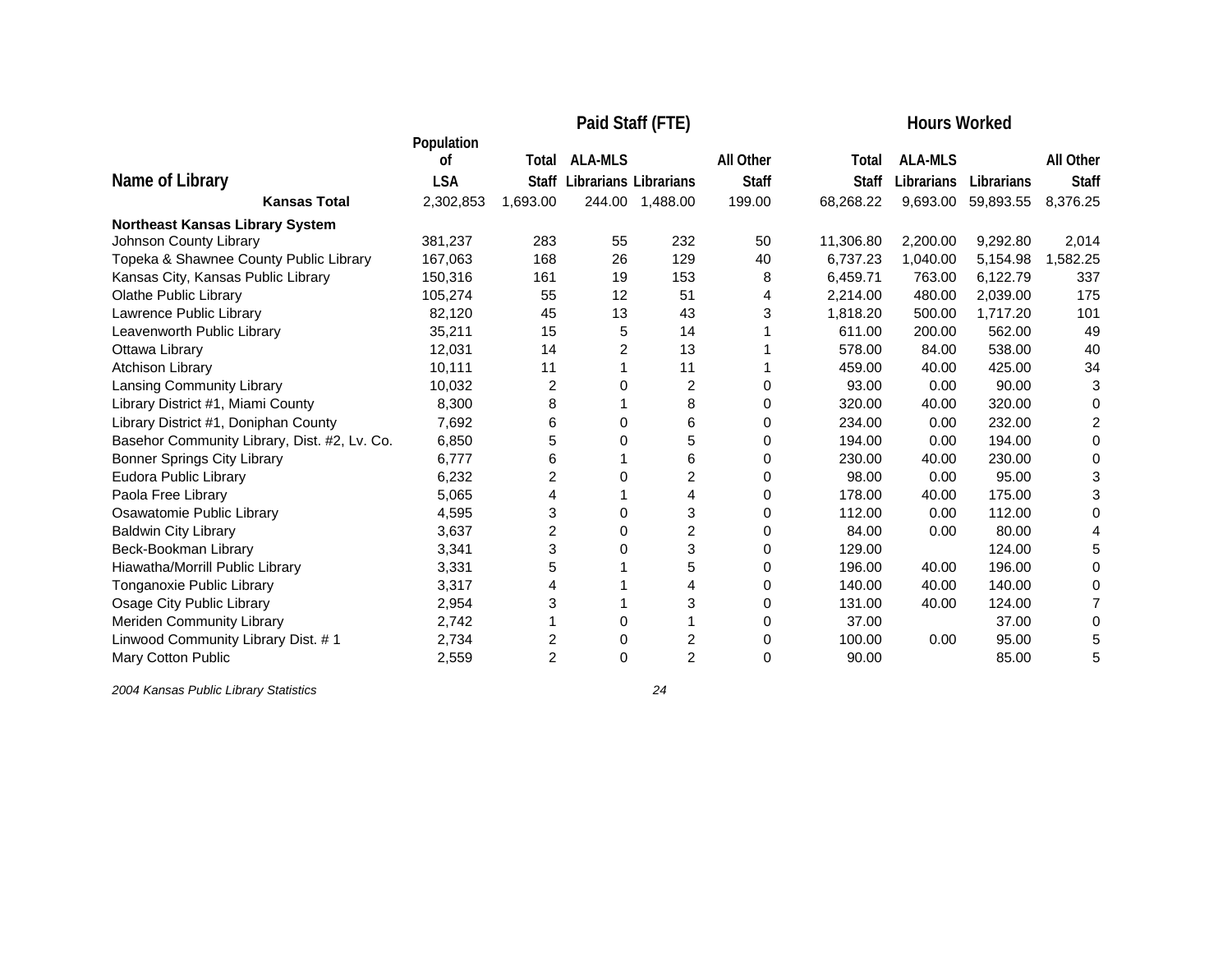|                                     |                  |                |                              | Paid Staff (FTE) | <b>Hours Worked</b> |              |                |            |              |
|-------------------------------------|------------------|----------------|------------------------------|------------------|---------------------|--------------|----------------|------------|--------------|
|                                     | Population<br>οf | Total          | <b>ALA-MLS</b>               |                  | All Other           | Total        | <b>ALA-MLS</b> |            | All Other    |
| Name of Library                     | <b>LSA</b>       | Staff          | <b>Librarians Librarians</b> |                  | <b>Staff</b>        | <b>Staff</b> | Librarians     | Librarians | <b>Staff</b> |
| <b>Kansas Total</b>                 | 2,302,853        | 1,693.00       | 244.00                       | 1,488.00         | 199.00              | 68,268.22    | 9,693.00       | 59,893.55  | 8,376.25     |
| Northeast Kansas Library System     |                  |                |                              |                  |                     |              |                |            |              |
| Oskaloosa Public Library            | 2,182            |                | 0                            |                  | 0                   | 55.00        | 0.00           | 52.00      | 3            |
| Seneca Free Library                 | 2,084            | $\overline{c}$ | 0                            | 2                | 0                   | 98.00        | 0.00           | 90.00      | 8            |
| Delaware Township Library           | 2,068            | 2              | 0                            | 2                | <sup>0</sup>        | 61.00        | 0.00           | 60.00      |              |
| Silver Lake Library                 | 1,993            |                | 0                            | 0                |                     | 42.00        | 0.00           | 0.00       | 42           |
| Horton Public Library               | 1,883            | $\overline{2}$ | 0                            |                  | 0                   | 61.00        | 0.00           | 58.00      | 3            |
| Rossville Community Library         | 1,846            |                | 0                            |                  | 0                   | 34.00        | 0.00           | 34.00      | 0            |
| Lyndon Carnegie Library             | 1,628            |                | 0                            |                  | 0                   | 48.00        | 0.00           | 48.00      | 0            |
| <b>Wellsville City Library</b>      | 1,595            |                | 0                            |                  | 0                   | 68.00        | 0.00           | 68.00      | 0            |
| Carbondale City Library             | 1,439            |                | 0                            |                  | 0                   | 30.00        | 0.00           | 20.00      | 10           |
| Winchester Public Library           | 1,287            |                | 0                            |                  | 0                   | 38.00        | 0.00           | 38.00      | 0            |
| <b>Burlingame Community Library</b> | 997              |                | U                            |                  | 0                   | 45.00        | 0.00           | 45.00      | 0            |
| Nortonville Public Library          | 971              |                | 0                            |                  | 0                   | 35.00        | 0.00           | 35.00      | 0            |
| Overbrook Public Library            | 960              |                | 0                            |                  | 0                   | 40.00        | 0.00           | 40.00      | 0            |
| Mclouth Public Library              | 855              |                | 0                            |                  | 0                   | 23.00        | 0.00           | 20.00      | 3            |
| Effingham Community Library         | 585              | 0              | 0                            | 0                | 0                   | 18.00        |                | 18.00      | 0            |
| <b>Barnes Reading Room</b>          | 530              | 0              | 0                            |                  | 0                   | 15.00        |                | 15.00      |              |
| Richmond Public Library             | 518              |                | 0                            |                  | 0                   | 32.00        | 0.00           | 27.00      | 5            |
| Centralia Coim, Munity Library      | 512              |                | 0                            |                  | 0                   | 22.00        | 0.00           | 21.00      |              |
| <b>Wetmore Public Library</b>       | 357              | 0              | 0                            |                  | 0                   | 16.00        | 0.00           | 16.00      | 0            |
| <b>Bern Community Library</b>       | 201              |                | 0                            |                  |                     | 38.00        | 0.00           | 36.00      |              |
| <b>Corning City Library</b>         | 167              | 0              | 0                            | 0                | 0                   | 17.00        | 0.00           | 17.00      | 0            |
| <b>System Total</b>                 | 1,048,179        | 831.00         | 139.00                       | 723.00           | 109.00              | 33,385.94    | 5,547.00       | 28,938.77  | 4,447.25     |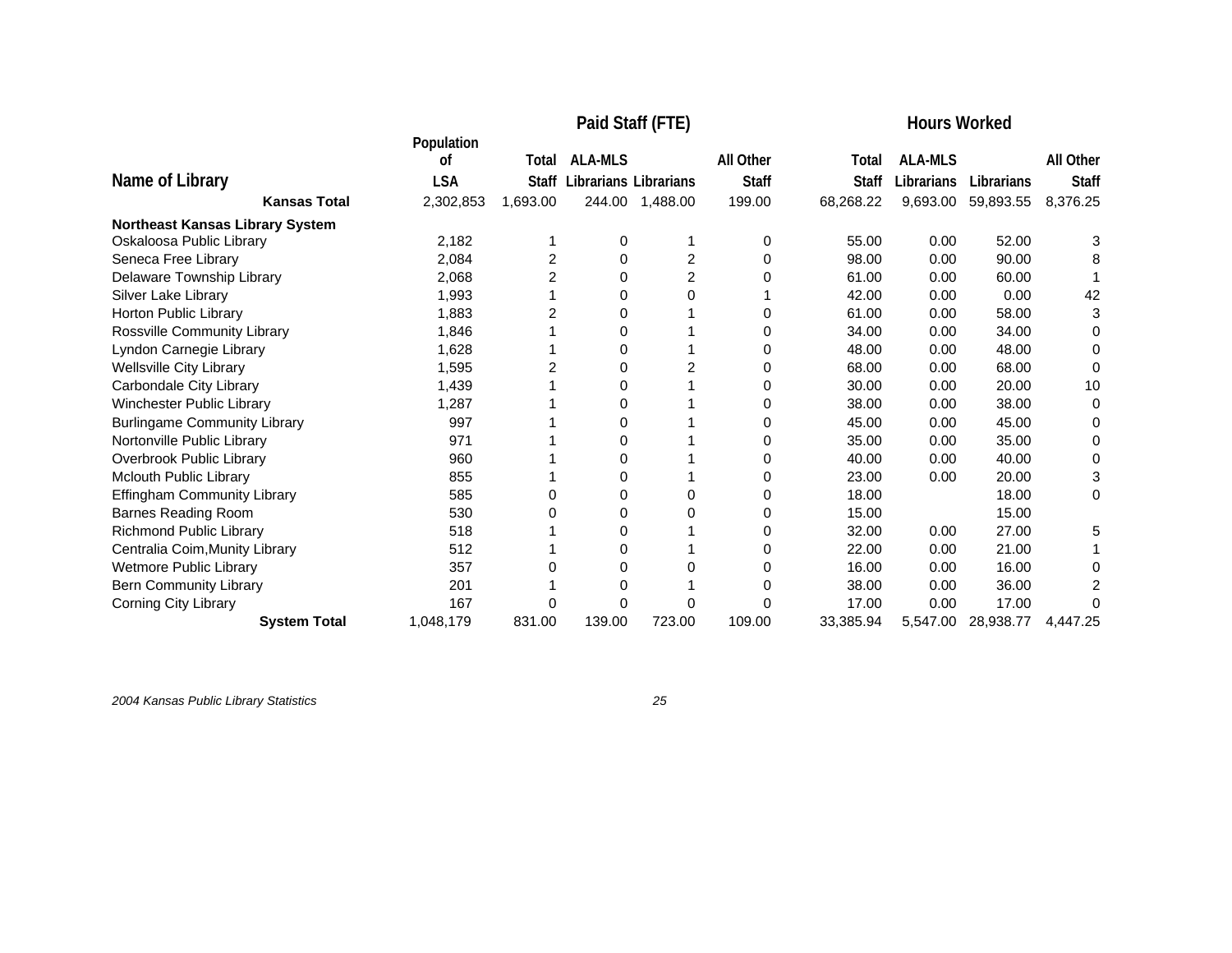|                                        |                  | <b>Hours Worked</b> |                              |          |              |              |                |            |              |
|----------------------------------------|------------------|---------------------|------------------------------|----------|--------------|--------------|----------------|------------|--------------|
|                                        | Population<br>οf | Total               | <b>ALA-MLS</b>               |          | All Other    | Total        | <b>ALA-MLS</b> |            | All Other    |
| Name of Library                        | <b>LSA</b>       | Staff               | <b>Librarians Librarians</b> |          | <b>Staff</b> | <b>Staff</b> | Librarians     | Librarians | <b>Staff</b> |
| <b>Kansas Total</b>                    | 2,302,853        | 1,693.00            | 244.00                       | 1,488.00 | 199.00       | 68,268.22    | 9,693.00       | 59,893.55  | 8,376.25     |
| <b>Northwest Kansas Library System</b> |                  |                     |                              |          |              |              |                |            |              |
| Colby/Pioneer Memorial Library         | 5.244            | 6                   |                              | 6        | 0            | 245.00       | 40.00          | 245.00     | 0            |
| <b>Goodland Public Library</b>         | 4,589            | 4                   |                              |          | 0            | 145.00       | 30.00          | 140.00     | 5            |
| Norton Public Library                  | 2,901            | 3                   | 0                            | 3        | 0            | 124.00       | 0.00           | 120.00     | 4            |
| <b>Atwood Public Library</b>           | 2,843            | 2                   | 0                            | 2        | 0            | 78.00        | 0.00           | 75.00      | 3            |
| <b>Graham County Public Library</b>    | 2,808            | 2                   | 0                            | 2        | 0            | 96.00        | 0.00           | 96.00      | 0            |
| Sheridan County Public Library         | 2,662            | 3                   | 0                            | 3        | 0            | 100.00       |                | 100.00     |              |
| Oakley Public Library                  | 2,029            | 3                   | 0                            | 3        | 0            | 124.00       | 0.00           | 124.00     | 0            |
| <b>Oberlin City Library</b>            | 1,884            | 2                   | 0                            |          | 0            | 71.00        | 0.00           | 70.00      |              |
| <b>Wakeeney Public Library</b>         | 1,800            |                     | 0                            |          | 0            | 60.00        | 0.00           | 57.00      | 3            |
| St. Francis Public Library             | 1,390            |                     | 0                            |          | 0            | 38.00        | 0.00           | 38.00      | 0            |
| Jay Johnson Public Library             | 901              | 2                   | 0                            |          | 0            | 85.00        | 0.00           | 80.00      | 5            |
| Sharon Springs Public Library          | 799              |                     | 0                            |          | 0            | 30.00        | 0.00           | 30.00      | 0            |
| Almena City Library                    | 460              | 0                   | 0                            | 0        | 0            | 10.00        | 0.00           | 10.00      |              |
| <b>Bird City Public Library</b>        | 444              | 0                   | 0                            | 0        | 0            | 12.00        | 0.00           | 12.00      | 0            |
| <b>Grinnell/Moore Family Library</b>   | 314              | 0                   | 0                            | 0        | 0            | 6.00         | 0.00           | 6.00       | 0            |
| <b>Grainfield City Library</b>         | 313              | 0                   | 0                            | 0        | 0            | 8.00         | 0.00           | 8.00       | 0            |
| Lenora Public Library                  | 300              | 0                   | 0                            | 0        | 0            | 10.00        | 0.00           | 10.00      | 0            |
| Selden Public Library                  | 190              | 0                   | 0                            | 0        | 0            | 0.00         | 0.00           | 0.00       |              |
| Norcatur Public Library                | 161              |                     | 0                            |          | 0            | 20.00        | 0.00           | 20.00      | O            |
| Jennings City Library                  | 135              | 0                   | 0                            | O        | 0            | 7.00         | 0.00           | 7.00       | U            |
| Gove City Library                      | 99               | 0                   | 0                            | 0        | 0            | 9.00         |                | 9.00       | O            |
| <b>System Total</b>                    | 32,266           | 31.00               | 2.00                         | 31.00    | 0.00         | 1,278.00     | 70.00          | 1,257.00   | 21.00        |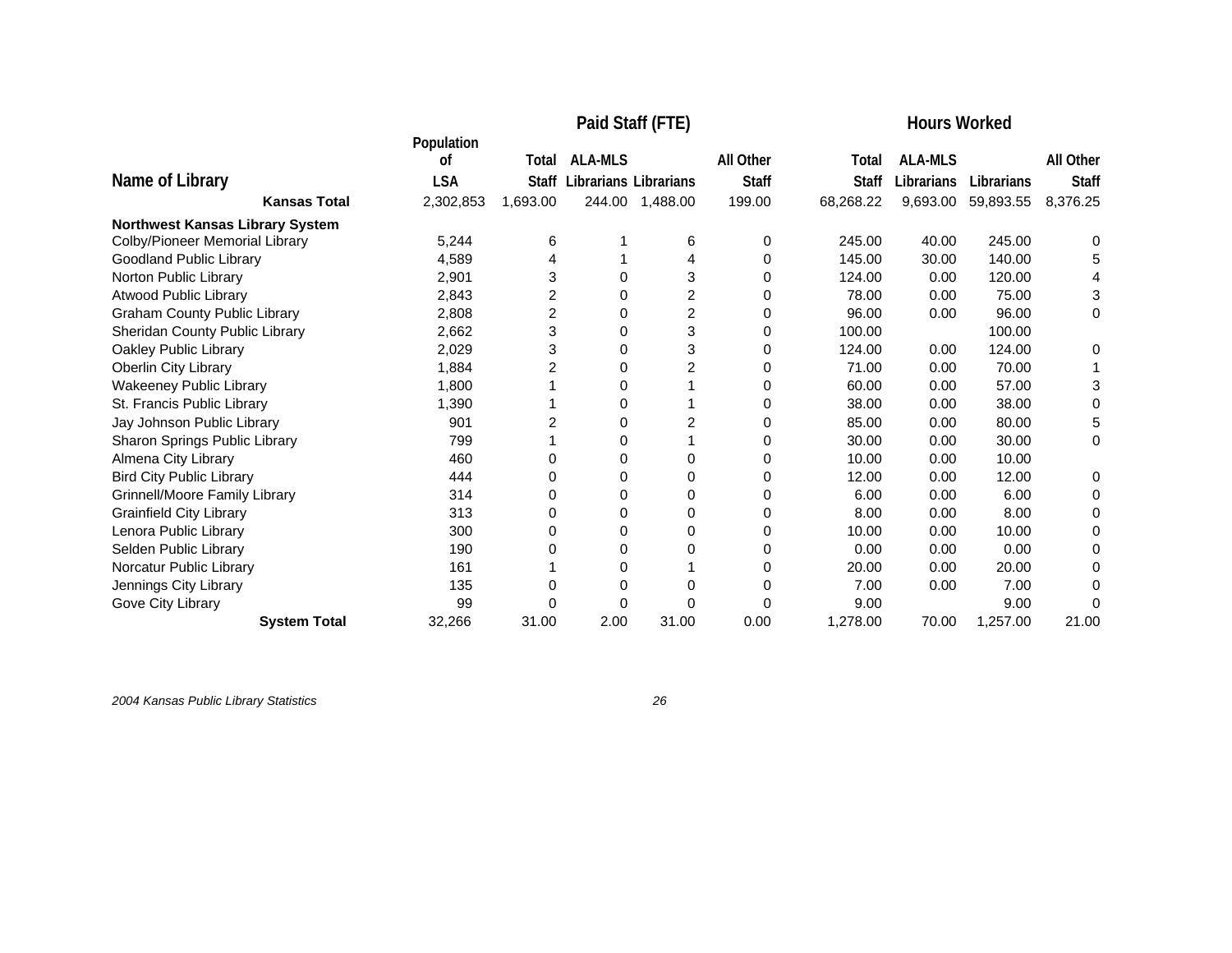|                                     |                  |                | Paid Staff (FTE)      | <b>Hours Worked</b> |              |              |                |            |              |
|-------------------------------------|------------------|----------------|-----------------------|---------------------|--------------|--------------|----------------|------------|--------------|
|                                     | Population<br>οf | Total          | <b>ALA-MLS</b>        |                     | All Other    | Total        | <b>ALA-MLS</b> |            | All Other    |
| Name of Library                     | <b>LSA</b>       | <b>Staff</b>   | Librarians Librarians |                     | <b>Staff</b> | <b>Staff</b> | Librarians     | Librarians | <b>Staff</b> |
| <b>Kansas Total</b>                 | 2,302,853        | 1,693.00       |                       | 244.00 1,488.00     | 199.00       | 68,268.22    | 9,693.00       | 59,893.55  | 8,376.25     |
| South Central Kansas Library System |                  |                |                       |                     |              |              |                |            |              |
| Wichita Public Library              | 354,617          | 122            | 28                    | 121                 |              | 4.892.00     | 1,120.00       | 4,852.00   | 40           |
| Hutchison Public Library            | 40,783           | 44             | 6                     | 38                  | 6            | 1,774.00     | 240.00         | 1,538.00   | 236          |
| Derby Public Library                | 19,200           | 13             |                       | 11                  | 2            | 529.00       | 40.00          | 448.00     | 81           |
| Newton Public Library               | 17,977           | 12             | $\overline{2}$        | 6                   | 6            | 490.00       | 80.00          | 250.00     | 240          |
| Mcpherson Public Library            | 13,731           | 10             |                       | 10                  | 0            | 414.00       | 40.00          | 414.00     | 0            |
| <b>Bradford Memorial Library</b>    | 12,686           | 10             |                       | 10                  | 0            | 380.00       | 40.00          | 380.00     | 0            |
| Winfield Public Library             | 12,016           | 8              | $\overline{2}$        | 8                   | 0            | 310.00       | 80.00          | 310.00     | 0            |
| Arkansas City Public Library        | 11,788           | 8              | $\overline{c}$        |                     |              | 305.00       | 80.00          | 285.00     | 20           |
| Haysville Community Library         | 9,545            | 9              | $\overline{c}$        | 8                   |              | 350.00       | 70.00          | 330.00     | 20           |
| <b>Pratt Public Library</b>         | 9,437            | 5              |                       | 3                   | 2            | 186.00       | 40.00          | 114.00     | 72           |
| Augusta Public Library              | 8,486            | 8              |                       | $\overline{7}$      | 0            | 305.00       | 40.00          | 292.00     | 13           |
| <b>Wellington Public</b>            | 8,299            | 6              | 0                     | 5                   |              | 228.00       | 0.00           | 200.00     | 28           |
| Andover Public Library              | 8,222            | 6              |                       | 3                   | 3            | 234.00       | 40.00          | 120.00     | 114          |
| Park City Community Public Library  | 6,877            | 2              |                       | $\overline{2}$      | $\Omega$     | 88.00        | 28.00          | 86.00      | 2            |
| Mulvane Public Library              | 5,536            | 3              |                       | 3                   | 0            | 114.00       | 35.00          | 114.00     | 0            |
| Edna Buschow Memorial Library       | 5,167            | 4              | 0                     | 4                   | 0            | 152.00       | 0.00           | 152.00     | 0            |
| <b>Hesston Public Library</b>       | 3,614            | 3              |                       | 3                   | 0            | 129.00       | 40.00          | 120.00     | 9            |
| Lyons Public Library                | 3,565            | 2              | 0                     | 2                   | 0            | 99.00        | 0.00           | 99.00      | 0            |
| <b>Lindsborg Community Library</b>  | 3,290            |                |                       |                     | 0            | 48.00        | 32.00          | 48.00      | 0            |
| Kingman Carnegie Library            | 3,270            | 4              | 0                     |                     | 0            | 159.00       | 0.00           | 150.00     | 9            |
| Kiowa County Library                | 3,152            | 3              | 0                     | 3                   | 0            | 120.00       | 0.00           | 120.00     | 0            |
| <b>Goddard Public Library</b>       | 2,932            |                | 0                     |                     | 0            | 47.00        | 0.00           | 45.00      | 2            |
| Douglass Public Library             | 2,611            | 2              | 0                     | $\overline{c}$      | 0            | 84.00        | 0.00           | 81.00      | 3            |
| <b>Sterling Free Public Library</b> | 2,568            | $\overline{2}$ | 1                     | $\overline{c}$      | 0            | 86.00        | 40.00          | 76.00      | 10           |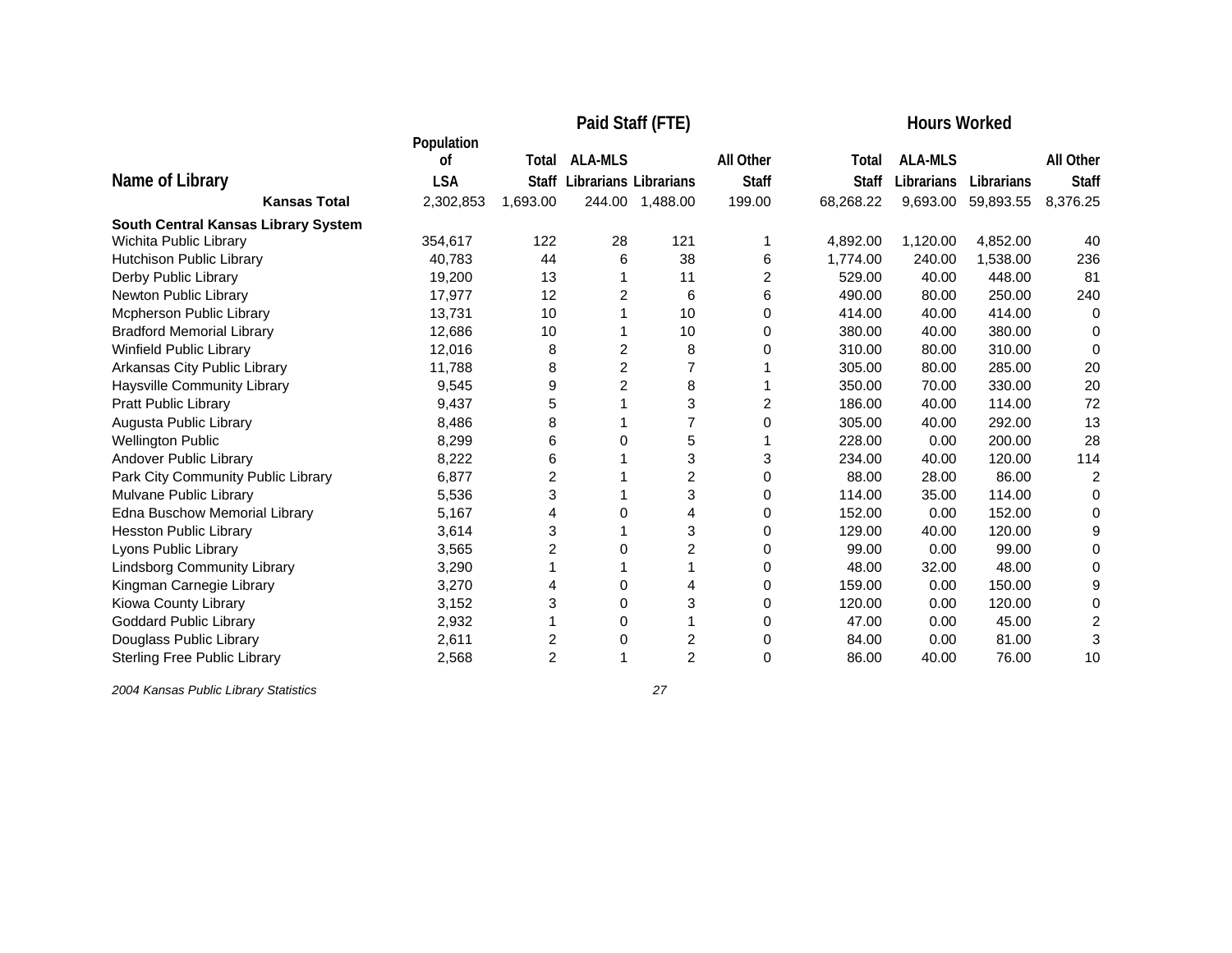|                                     |                  |          | Paid Staff (FTE)             | <b>Hours Worked</b> |              |              |                |            |                |
|-------------------------------------|------------------|----------|------------------------------|---------------------|--------------|--------------|----------------|------------|----------------|
|                                     | Population<br>οf | Total    | <b>ALA-MLS</b>               |                     | All Other    | Total        | <b>ALA-MLS</b> |            | All Other      |
| Name of Library                     | <b>LSA</b>       | Staff    | <b>Librarians Librarians</b> |                     | <b>Staff</b> | <b>Staff</b> | Librarians     | Librarians | <b>Staff</b>   |
| <b>Kansas Total</b>                 | 2,302,853        | 1,693.00 |                              | 244.00 1,488.00     | 199.00       | 68,268.22    | 9,693.00       | 59,893.55  | 8,376.25       |
| South Central Kansas Library System |                  |          |                              |                     |              |              |                |            |                |
| Cheney Public Library               | 2,492            |          | 0                            |                     | 0            | 49.00        | 0.00           | 48.00      |                |
| Anthony Public Library              | 2,308            | 2        | 0                            | 2                   | 0            | 94.00        | 0.00           | 84.00      | 10             |
| <b>Colwich Community Library</b>    | 2,249            |          | 0                            |                     | 0            | 53.00        | 0.00           | 53.00      | 0              |
| Clearwater Public Library           | 2,202            | 3        | 0                            | 3                   | 0            | 110.00       |                | 104.00     | 6              |
| Lincoln Library                     | 2,067            | 2        | 0                            | $\overline{c}$      | $\Omega$     | 98.00        | 0.00           | 95.00      | 3              |
| <b>Halstead Public Library</b>      | 1,888            | 2        | 0                            | 2                   | 0            | 70.00        | 0.00           | 68.00      | $\overline{2}$ |
| <b>Belle Plaine Public Library</b>  | 1,654            |          | 0                            |                     | 0            | 30.00        | 0.00           | 29.00      |                |
| Moundridge Public Library           | 1,645            | 2        |                              | 2                   | 0            | 79.00        | 34.00          | 77.00      | $\overline{2}$ |
| Sedgwick/Lillian Tear               | 1,637            |          | 0                            |                     | 0            | 37.00        | 0.00           | 37.00      | 0              |
| <b>Harper Public Library</b>        | 1,498            |          | 0                            |                     | 0            | 45.00        | 0.00           | 42.00      | 3              |
| Andale District Library             | 1,429            | 0        | 0                            | 0                   | 0            | 0.00         | 0.00           | 0.00       | 0              |
| Towanda Public Library              | 1,338            |          | 0                            |                     | 0            | 39.00        | 0.00           | 36.00      | 2              |
| <b>Buhler Public Library</b>        | 1,336            |          |                              |                     | 0            | 44.00        | 37.00          | 44.00      | 0              |
| Conway Springs City Library         | 1,277            | 2        | 0                            | 2                   | 0            | 68.00        | 0.00           | 68.00      | 0              |
| Ida Long Goodman Memorial Library   | 1,249            | 5        | $\Omega$                     | 5                   | 0            | 197.00       | 0.00           | 197.00     | 0              |
| Caldwell Carnegie Library           | 1,224            |          | 0                            |                     | 0            | 27.00        | 0.00           | 25.00      | 2              |
| Inman Public Library                | 1,194            |          | 0                            |                     | 0            | 33.00        | 0.00           | 31.00      | 2              |
| Nickerson Public Library            | 1,183            |          | 0                            |                     | 0            | 29.00        | 0.00           | 29.00      | 0              |
| Haven Public Library                | 1,170            |          | 0                            |                     | 0            | 54.00        | 0.00           | 54.00      | 0              |
| <b>Oxford Public Library</b>        | 1,134            |          | 0                            |                     | 0            | 45.00        | 0.00           | 45.00      | 0              |
| Mt. Hope Public Library             | 1,125            |          | 0                            |                     | 0            | 27.00        | 0.00           | 27.00      | 0              |
| Nora E. Larabee Memorial Library    | 1,097            |          | 0                            |                     | 0            | 40.00        | 0.00           | 40.00      | 0              |
| Canton Township                     | 1,073            | 0        | 0                            | 0                   | 0            | 10.00        |                | 10.00      |                |
| Kiowa Public Library                | 989              |          | 0                            |                     | 0            | 38.00        | 0.00           | 34.00      | 4              |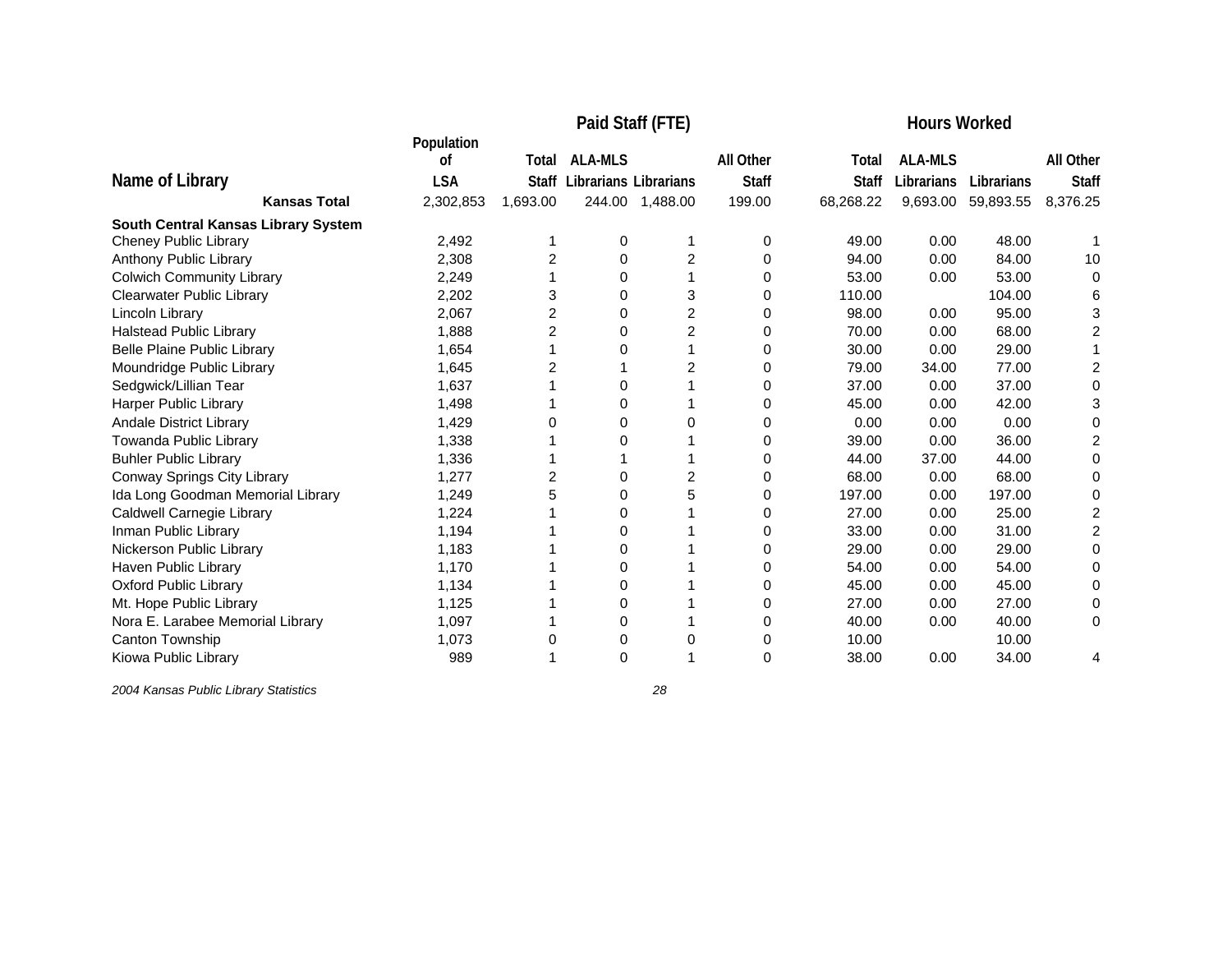|                                     |                  |          | <b>Hours Worked</b>         |          |              |              |                |            |                |
|-------------------------------------|------------------|----------|-----------------------------|----------|--------------|--------------|----------------|------------|----------------|
|                                     | Population<br>οf | Total    | <b>ALA-MLS</b>              |          | All Other    | Total        | <b>ALA-MLS</b> |            | All Other      |
| Name of Library                     | <b>LSA</b>       |          | Staff Librarians Librarians |          | <b>Staff</b> | <b>Staff</b> | Librarians     | Librarians | <b>Staff</b>   |
| <b>Kansas Total</b>                 | 2,302,853        | 1,693.00 | 244.00                      | 1,488.00 | 199.00       | 68,268.22    | 9,693.00       | 59,893.55  | 8,376.25       |
| South Central Kansas Library System |                  |          |                             |          |              |              |                |            |                |
| Ruth Dole Memorial Library          | 921              |          | 0                           |          | 0            | 23.00        | 0.00           | 23.00      | 0              |
| Garden Plain Community Library      | 807              | 0        | 0                           | 0        | 0            | 18.00        | 0.00           | 18.00      | 0              |
| <b>Udall Public Library</b>         | 789              | 0        | 0                           | 0        | 0            | 15.00        | 0.00           | 15.00      | 0              |
| Marquette Community Library         | 750              | 0        | 0                           | 0        | 0            | 15.00        | 0.00           | 15.00      | $\Omega$       |
| Little River Community Library      | 723              |          | 0                           |          | 0            | 21.00        | 0.00           | 21.00      | 0              |
| Argonia/Dixon Township Library      | 712              | 0        | 0                           | 0        | 0            | 15.00        | 0.00           | 15.00      | 0              |
| Potwin Public Library               | 651              | 0        | 0                           | 0        | 0            | 10.00        | 0.00           | 10.00      | 0              |
| Leon Public Library                 | 646              |          | 0                           | 0        | 0            | 0.00         | 0.00           | 0.00       | 0              |
| <b>Whitewater Memorial Library</b>  | 636              |          | 0                           |          | 0            | 35.00        | 0.00           | 34.00      | 2              |
| <b>Attica City Library</b>          | 609              | O        | 0                           | 0        | 0            | 19.00        | 0.00           | 19.00      | 0              |
| Pretty Prairie Public Library       | 598              | 3        | 0                           | 2        |              | 120.00       | 0.00           | 78.00      | 42             |
| Viola Township                      | 590              | 0        | 0                           | 0        | 0            | 12.00        | 0.00           | 12.00      | 0              |
| South Haven Township Library        | 576              | 0        | 0                           | 0        | 0            | 11.00        | 0.00           | 11.00      | 0              |
| Norwich Public                      | 535              | 0        | 0                           | $\Omega$ | 0            | 14.00        | 0.00           | 14.00      | 0              |
| Macksville City Library             | 498              | 0        | 0                           | $\Omega$ | 0            | 15.00        | 0.00           | 15.00      | 0              |
| Cunningham Public Library           | 490              | 0        | $\Omega$                    | 0        | 0            | 2.00         | 0.00           | 0.00       | $\overline{c}$ |
| Arlington City Library              | 444              | 0        | 0                           | 0        | 0            | 15.00        | 0.00           | 15.00      | 0              |
| <b>Turon Community Library</b>      | 432              | 0        | 0                           | 0        | 0            | 15.00        |                | 15.00      | 0              |
| Farmer Township Community Library   | 422              | 0        | 0                           | 0        | 0            | 12.00        | 0.00           | 12.00      |                |
| <b>Walton Community Library</b>     | 298              | 0        | 0                           | 0        | 0            | 5.00         | 0.00           | 4.00       |                |
| Sylvia Public Library               | 295              | 0        | 0                           | 0        | 0            | 10.00        | 0.00           | 10.00      | 0              |
| Geneseo Public Library              | 268              | 0        | 0                           | 0        | 0            | 15.00        | 0.00           | 15.00      | 0              |
| Partridge Public Library            | 265              |          | 0                           |          | 0            | 24.00        | 0.00           | 24.00      |                |
| Zenda Public Library                | 206              | 0        | 0                           | $\Omega$ | 0            | 18.00        | 0.00           | 18.00      | 0              |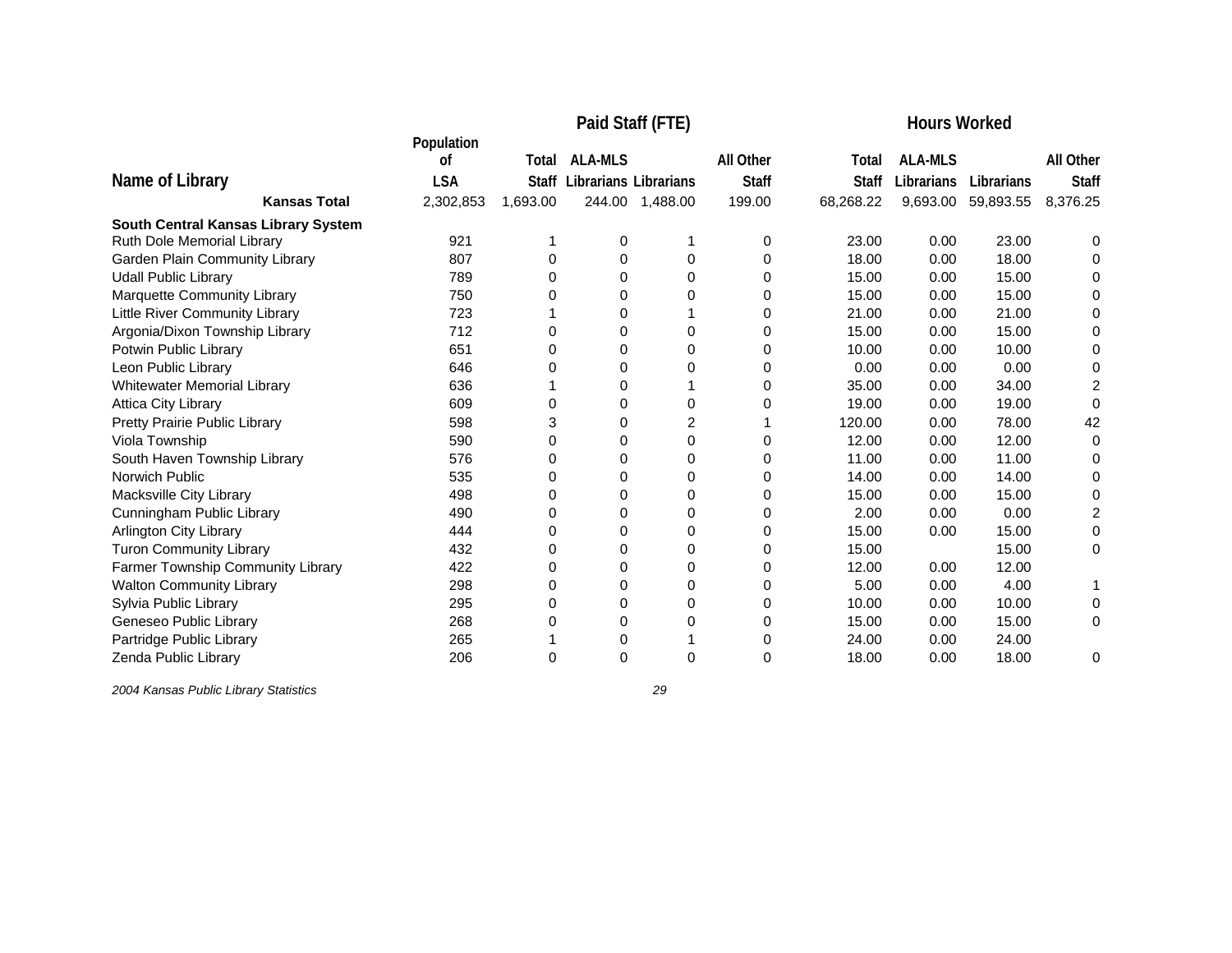|                                        | Paid Staff (FTE)                     |                                   |                                                   |         |                                     | <b>Hours Worked</b>         |                                   |                         |                                       |  |
|----------------------------------------|--------------------------------------|-----------------------------------|---------------------------------------------------|---------|-------------------------------------|-----------------------------|-----------------------------------|-------------------------|---------------------------------------|--|
| Name of Library<br><b>Kansas Total</b> | Population<br>οf<br>LSA<br>2,302,853 | Total<br><b>Staff</b><br>0.693.00 | <b>ALA-MLS</b><br>Librarians Librarians<br>244.00 | .488.00 | All Other<br><b>Staff</b><br>199.00 | Total<br>Staff<br>68.268.22 | ALA-MLS<br>Librarians<br>9.693.00 | Librarians<br>59.893.55 | All Other<br><b>Staff</b><br>8,376.25 |  |
| South Central Kansas Library System    |                                      |                                   |                                                   |         |                                     |                             |                                   |                         |                                       |  |
| Wisner Library                         | 202                                  | 0                                 |                                                   |         | 0                                   | 0.00                        | 0.00                              | 0.00                    | 0                                     |  |
| <b>Hardtner Public Library</b>         | 192                                  | 0                                 |                                                   |         | 0                                   | 11.00                       | 11.00                             | 11.00                   | 0                                     |  |
| <b>System Total</b>                    | 619,382                              | 328.00                            | 55.00                                             | 303.00  | 24.00                               | 13.309.00                   | 2,167.00                          | 12.325.00               | 984.00                                |  |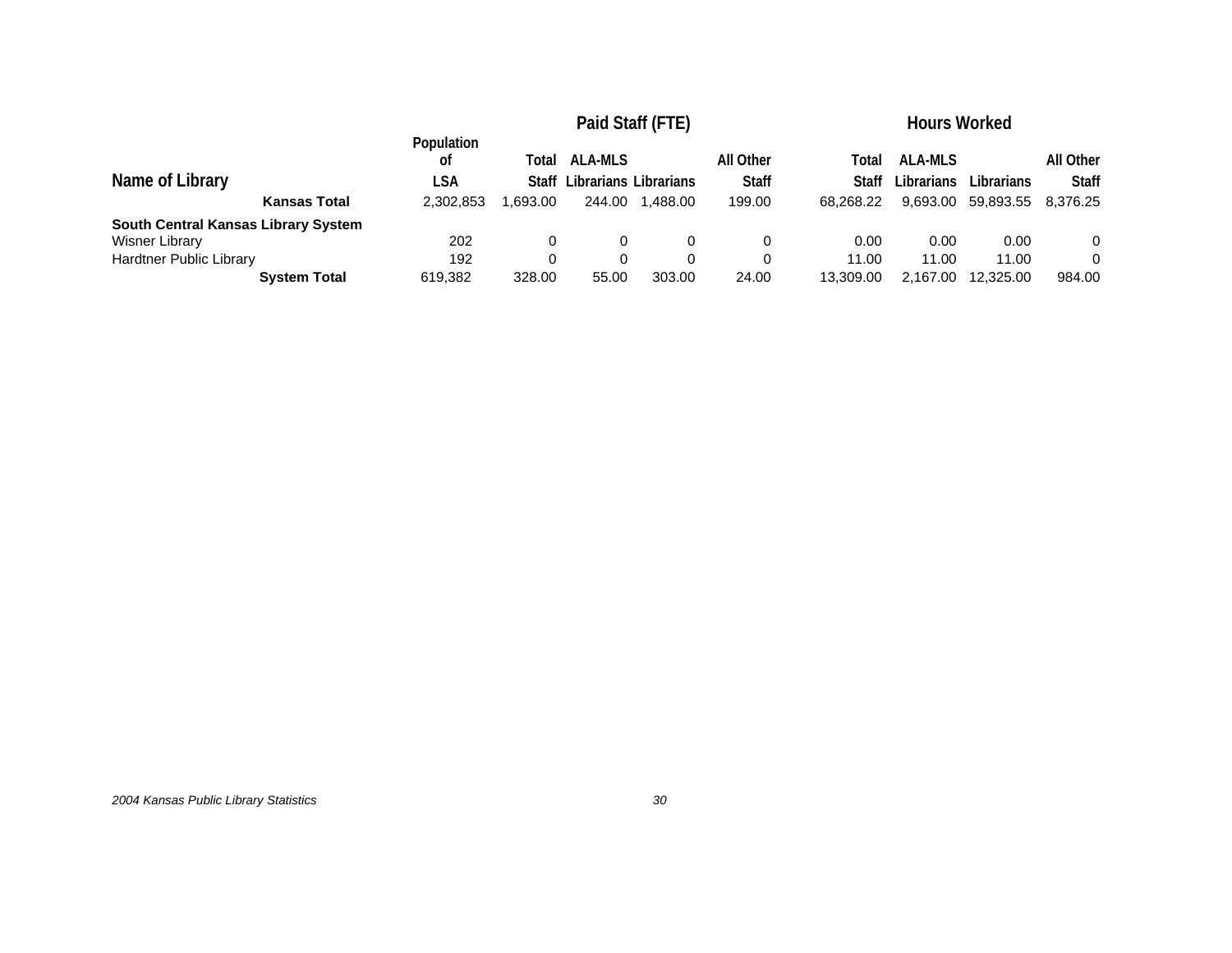|                                        | Paid Staff (FTE) |              |                              |                |              | <b>Hours Worked</b> |                |            |                  |
|----------------------------------------|------------------|--------------|------------------------------|----------------|--------------|---------------------|----------------|------------|------------------|
|                                        | Population       |              |                              |                |              |                     |                |            |                  |
|                                        | οf               | Total        | <b>ALA-MLS</b>               |                | All Other    | Total               | <b>ALA-MLS</b> |            | <b>All Other</b> |
| Name of Library                        | <b>LSA</b>       | <b>Staff</b> | <b>Librarians Librarians</b> |                | <b>Staff</b> | <b>Staff</b>        | Librarians     | Librarians | <b>Staff</b>     |
| <b>Kansas Total</b>                    | 2,302,853        | 1,693.00     | 244.00                       | 1,488.00       | 199.00       | 68,268.22           | 9,693.00       | 59,893.55  | 8,376.25         |
| <b>Southeast Kansas Library System</b> |                  |              |                              |                |              |                     |                |            |                  |
| Pittsburg Public Library               | 19,276           | 18           |                              | 17             |              | 735.00              | 40.00          | 695.00     | 40               |
| Independence Public Library            | 13,540           |              |                              | $\overline{7}$ | 0            | 283.00              | 40.00          | 270.00     | 13               |
| Parsons Public Library                 | 11,296           | 8            |                              | 8              | 0            | 317.00              | 40.00          | 317.00     | $\mathbf 0$      |
| Coffeyville Public Library             | 10,472           |              |                              | 6              |              | 280.00              | 42.00          | 257.00     | 23               |
| <b>Chanute Public Library</b>          | 9,053            | 6            |                              | 6              | 0            | 231.00              | 40.00          | 231.00     | $\Omega$         |
| <b>Coffey County Library</b>           | 8,815            | 25           | $\overline{c}$               | 21             | 3            | 989.00              | 80.00          | 852.00     | 137              |
| Fort Scott Public Library              | 8,065            | 5            |                              | 5              |              | 209.00              | 40.00          | 189.00     | 20               |
| Iola Public Library                    | 6,033            | 6            | 0                            | 6              | 0            | 240.00              | 13.00          | 240.00     | 0                |
| Johnston Public Library                | 4,344            | 3            |                              | 3              | 0            | 105.00              | 30.00          | 100.00     | 5                |
| <b>Garnett Public Library</b>          | 3,388            | 4            | 0                            | 3              | 0            | 142.00              |                | 133.00     | 9                |
| <b>Columbus Public Library</b>         | 3,286            | 2            | 0                            | $\overline{2}$ | 0            | 70.00               | 0.00           | 70.00      |                  |
| Galena Public Library                  | 3,168            |              | 0                            |                | 0            | 46.00               | 0.00           | 46.00      | 0                |
| Eureka Carnegie Library                | 2,816            | 2            |                              | $\overline{c}$ | 0            | 88.00               | 40.00          | 83.00      | 5                |
| Neodesha/W.A. Rankin Memorial          | 2,734            | 4            | 0                            | 3              | 0            | 140.00              | 0.00           | 130.00     | 10               |
| <b>Girard Public</b>                   | 2,734            | 5            | 0                            | 5              | 0            | 196.00              | 0.00           | 196.00     |                  |
| Fredonia Public Library                | 2,520            | 3            | 0                            | 3              | 0            | 109.00              | 0.00           | 109.00     | 0                |
| Cherryvale Public Library              | 2,292            |              | 0                            |                | 0            | 28.00               | 0.00           | 28.00      | 0                |
| Caney City Library                     | 2,004            |              | 0                            |                | 0            | 38.00               | 0.00           | 32.00      | 6                |
| Oswego Public                          | 1,989            |              | $\Omega$                     |                | 0            | 56.00               | 0.00           | 56.00      | $\Omega$         |
| Linn County Library District #1        | 1,974            |              | 0                            |                | 0            | 32.00               | 0.00           | 32.00      | 0                |
| Humboldt Public                        | 1,926            | 2            | 0                            | 2              | 0            | 66.00               |                | 63.00      | 3                |
| Linn County Library Dist #2            | 1,718            | 2            | 0                            | 2              | 0            | 75.00               |                | 72.00      | 3                |
| Yates Center Public Library            | 1,520            |              | 0                            |                | 0            | 42.00               | 0.00           | 42.00      | 0                |
| Arma City Library                      | 1,508            |              | 0                            |                | $\Omega$     | 30.00               | 0.00           | 30.00      | 0                |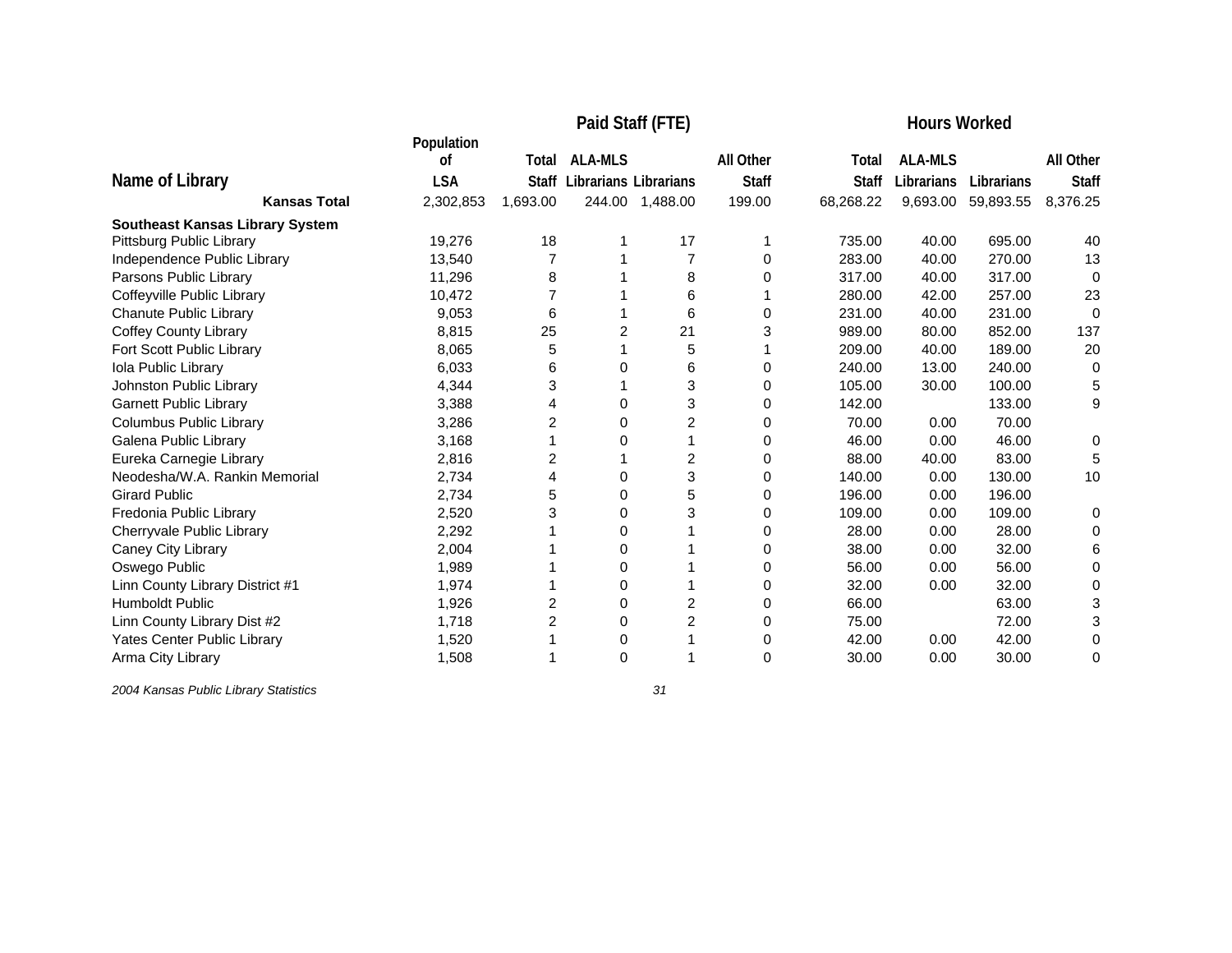|                                         | Paid Staff (FTE) |                |                       |                |              | <b>Hours Worked</b> |                |            |                  |
|-----------------------------------------|------------------|----------------|-----------------------|----------------|--------------|---------------------|----------------|------------|------------------|
|                                         | Population<br>οf | Total          | <b>ALA-MLS</b>        |                | All Other    | Total               | <b>ALA-MLS</b> |            | <b>All Other</b> |
| Name of Library                         |                  |                |                       |                | <b>Staff</b> |                     |                |            | <b>Staff</b>     |
|                                         | <b>LSA</b>       | Staff          | Librarians Librarians |                |              | <b>Staff</b>        | Librarians     | Librarians |                  |
| <b>Kansas Total</b>                     | 2,302,853        | 1,693.00       | 244.00                | 1,488.00       | 199.00       | 68,268.22           | 9,693.00       | 59,893.55  | 8,376.25         |
| <b>Southeast Kansas Library System</b>  |                  |                |                       |                |              |                     |                |            |                  |
| Mound City/Linn County Dist. #4         | 1,443            | 3              | 0                     | 2              |              | 122.00              |                | 99.00      | 23               |
| Pleasanton Lincoln Library              | 1,381            | $\overline{2}$ | 0                     | $\overline{c}$ | 0            | 60.00               | 0.00           | 60.00      | 0                |
| Sedan Public Library                    | 1,288            | 0              | 0                     | 0              | 0            | 1.00                | 0.00           | 1.00       | 0                |
| Chetopa City Library                    | 1,238            |                | 0                     |                |              | 40.00               | 0.00           | 20.00      | 20               |
| Erie City Public Library                | 1.178            |                | 0                     |                | 0            | 56.00               | 0.00           | 56.00      | 0                |
| <b>Altamont Public Library</b>          | 1,068            |                | 0                     |                | 0            | 24.00               | 0.00           | 24.00      | 0                |
| <b>Graves Memorial Library</b>          | 933              |                | 0                     |                | 0            | 29.00               | 0.00           | 29.00      | 0                |
| <b>Madison Public Library</b>           | 822              |                | 0                     |                | 0            | 28.00               | 0.00           | 28.00      |                  |
| Howard City Library                     | 786              | Ω              | 0                     | 0              | 0            | 18.00               | 0.00           | 9.00       | 9                |
| Weir Public Library                     | 768              |                | 0                     |                | 0            | 32.00               | 0.00           | 32.00      | 0                |
| Cedar Vale Memorial Library             | 689              | Ω              | 0                     | 0              | 0            | 8.00                |                | 8.00       | 0                |
| Moran Public Library                    | 550              | 0              | $\Omega$              | $\Omega$       | 0            | 15.00               |                | 15.00      | 0                |
| Linn County Library Dist. #3            | 507              |                | 0                     | 0              | 0            | 30.00               | 0.00           | 15.00      | 15               |
| Thayer Friday Reading Club City Library | 499              | 0              | 0                     | $\Omega$       | 0            | 16.00               | 0.00           | 16.00      | 0                |
| Altoona Public Library                  | 483              | $\Omega$       | 0                     | $\Omega$       | 0            | 10.00               | 0.00           | 10.00      | 0                |
| Moline Public Library                   | 443              | 0              | $\Omega$              | $\Omega$       | 0            | 13.00               | 0.00           | 13.00      | 0                |
| <b>Mccune City Library</b>              | 426              | 0              | 0                     | 0              | 0            | 14.00               |                | 14.00      |                  |
| Edna Public Library                     | 420              | 0              | 0                     | 0              | 0            | 17.00               | 17.00          | 17.00      | 0                |
| Mound Valley Library                    | 414              | 0              | 0                     | 0              | 0            | 13.00               | 0.00           | 13.00      | 0                |
| Colony City Library                     | 395              |                | 0                     |                | 0            | 30.00               | 0.00           | 30.00      | 0                |
| Longton Public Library                  | 382              | 0              | $\Omega$              | 0              | 0            | 0.00                |                |            |                  |
| <b>Bronson Public Library</b>           | 341              |                | 0                     |                | 0            | 22.00               | 0.00           | 22.00      | 0                |
| Hamilton City Library                   | 328              |                | 0                     |                | 0            | 30.00               |                | 20.00      | 10               |
| <b>Toronto Public Library</b>           | 296              |                | 0                     |                | 0            | 34.00               | 0.00           | 34.00      | 0                |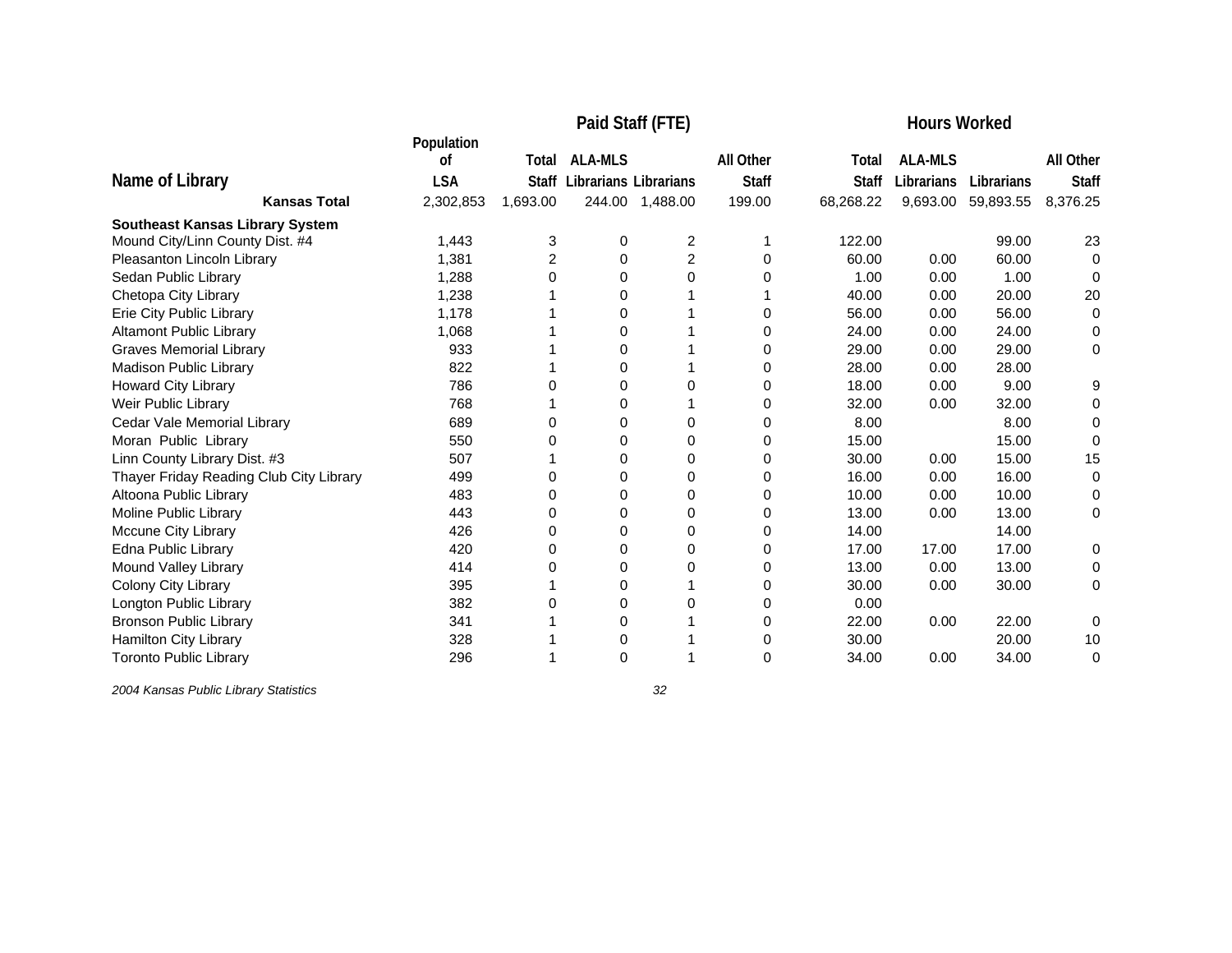|                                        | Paid Staff (FTE) |          |                       |          | <b>Hours Worked</b> |              |                |            |              |
|----------------------------------------|------------------|----------|-----------------------|----------|---------------------|--------------|----------------|------------|--------------|
|                                        | Population<br>οf | Total    | <b>ALA-MLS</b>        |          | All Other           | Total        | <b>ALA-MLS</b> |            | All Other    |
| Name of Library                        | LSA              | Staff    | Librarians Librarians |          | <b>Staff</b>        | <b>Staff</b> | Librarians     | Librarians | <b>Staff</b> |
| <b>Kansas Total</b>                    | 2,302,853        | 1,693.00 | 244.00                | 1,488.00 | 199.00              | 68,268.22    | 9,693.00       | 59,893.55  | 8,376.25     |
| <b>Southeast Kansas Library System</b> |                  |          |                       |          |                     |              |                |            |              |
| <b>Prescott City Library</b>           | 281              | 0        | 0                     | 0        | 0                   | 10.00        | 0.00           | 10.00      | 0            |
| Grenola Public                         | 224              | 0        | 0                     | $\Omega$ | 0                   | 17.00        |                | 17.00      | 0            |
| <b>Walnut Public Library</b>           | 221              | 0        | 0                     | $\Omega$ | 0                   | 0.00         | 0.00           | 0.00       | 0            |
| <b>Hepler City Library</b>             | 153              |          | 0                     | 0        |                     | 10.00        | 0.00           | 10.00      | 0            |
| <b>Fall River Public Library</b>       | 153              |          | $\Omega$              | $\Omega$ | 0                   | 8.00         | 0.00           | 8.00       | 0            |
| Savonburg Public Library               | 91               | 0        | 0                     | 0        |                     | 13.00        | 0.00           | 13.00      | 0            |
| Havana Library                         | 86               |          | $\Omega$              | $\Omega$ | $\Omega$            | 10.00        | 0.00           | 10.00      | 0            |
| <b>System Total</b>                    | 144.758          | 132.00   | 10.00                 | 122.00   | 8.00                | 5,277.00     | 422.00         | 4,926.00   | 351.00       |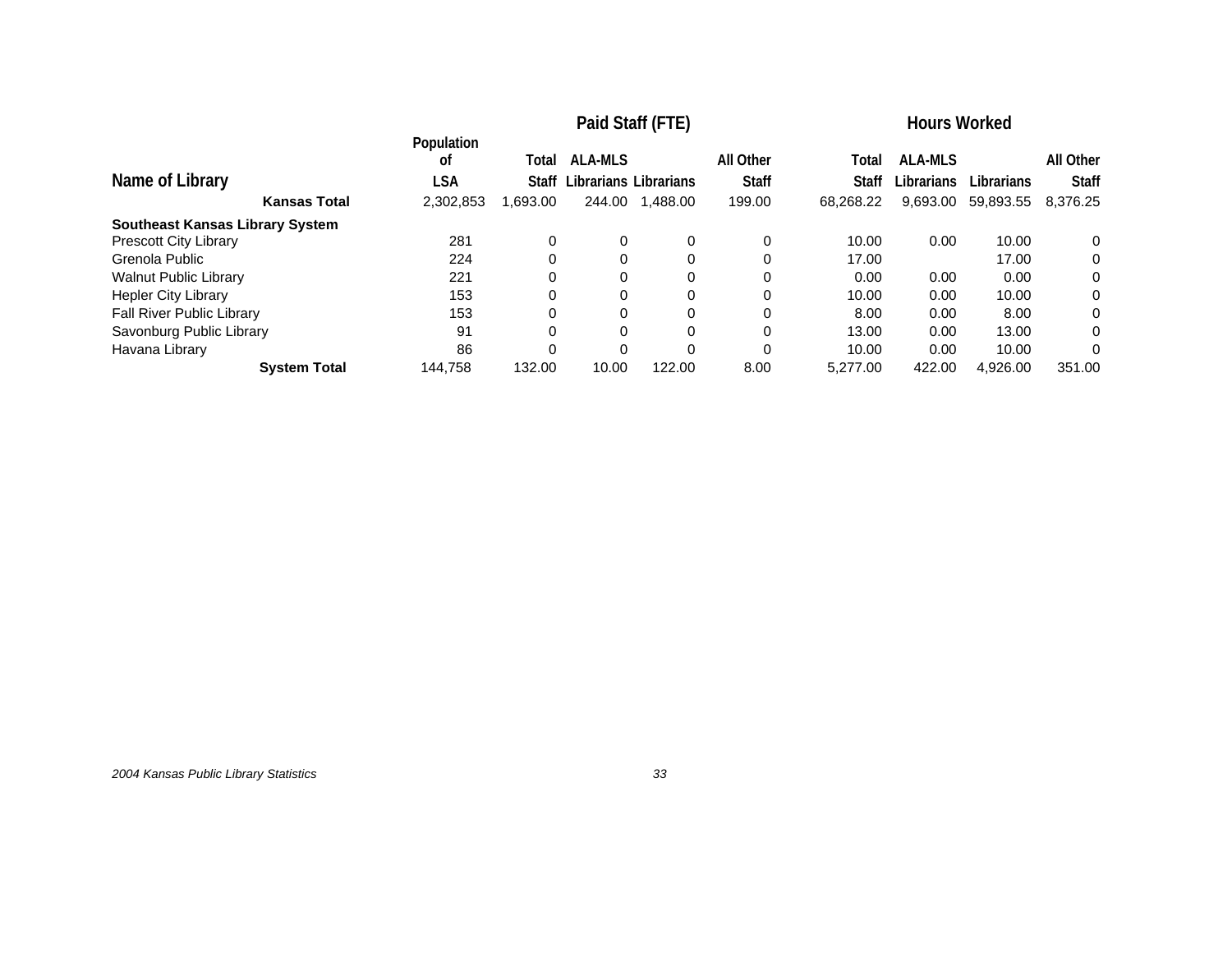|                                        |                  |              |                              | Paid Staff (FTE) | <b>Hours Worked</b> |              |                |            |                  |
|----------------------------------------|------------------|--------------|------------------------------|------------------|---------------------|--------------|----------------|------------|------------------|
|                                        | Population<br>οf | Total        | <b>ALA-MLS</b>               |                  | All Other           | Total        | <b>ALA-MLS</b> |            | <b>All Other</b> |
| Name of Library                        | <b>LSA</b>       | <b>Staff</b> | <b>Librarians Librarians</b> |                  | <b>Staff</b>        | <b>Staff</b> | Librarians     | Librarians | <b>Staff</b>     |
| <b>Kansas Total</b>                    | 2,302,853        | 1,693.00     |                              | 244.00 1,488.00  | 199.00              | 68,268.22    | 9,693.00       | 59,893.55  | 8,376.25         |
| <b>Southwest Kansas Library System</b> |                  |              |                              |                  |                     |              |                |            |                  |
| <b>Finney County Public Library</b>    | 39,176           | 19           |                              | 2                | 17                  | 760.00       | 40.00          | 80.00      | 680              |
| Dodge City Public Library              | 25,568           | 19           | 3                            | 18               |                     | 755.00       | 120.00         | 700.00     | 55               |
| Liberal Memorial Library               | 20,067           | 13           |                              | 12               |                     | 513.00       | 40.00          | 473.00     | 40               |
| <b>Grant County Library</b>            | 7,745            | 11           | 0                            | 10               |                     | 423.00       | 0.00           | 383.00     | 40               |
| <b>Stevens County Library</b>          | 5,389            | 6            |                              | 5                |                     | 236.00       | 40.00          | 200.00     | 36               |
| Scott County Library                   | 4.806            | 4            | 0                            | 3                | 0                   | 143.00       | 0.00           | 131.00     | 12               |
| Kearny County Library                  | 4,591            | 5            |                              | 4                | 0                   | 193.00       | 40.00          | 175.00     | 18               |
| Elkhart/Morton County Library          | 3,317            | 6            | 0                            | 6                | 0                   | 258.00       | 0.00           | 258.00     | 0                |
| Haskell Township Library               | 3,049            | 2            | 0                            | $\overline{2}$   | 0                   | 87.00        | 0.00           | 84.00      | 3                |
| Hamilton County Public Library         | 2,666            | 3            | 0                            | 2                |                     | 115.00       | 0.00           | 95.00      | 20               |
| Wichita County Library                 | 2,447            |              | 0                            |                  | 0                   | 57.00        | 0.00           | 55.00      | 2                |
| <b>Stanton County Public Library</b>   | 2,404            | 4            | 0                            |                  | 0                   | 165.00       | 0.00           | 160.00     | 5                |
| <b>Cimarron City Library</b>           | 2,036            | 3            | 0                            | 3                | 0                   | 130.00       | 0.00           | 122.00     | 8                |
| Dighton/Lane County Library            | 1,946            | 2            | 0                            | 2                | 0                   | 82.00        | 0.00           | 82.00      | $\Omega$         |
| Dudley Township Library                | 1,775            | 0            | 0                            | $\Omega$         | 0                   | 11.00        | 0.00           | 1.00       | 10               |
| Meade Public Library                   | 1,658            | 3            | 0                            | 3                | 0                   | 106.00       | 0.00           | 106.00     | 0                |
| Montezuma Township Library             | 1,645            |              | 0                            |                  | 0                   | 40.00        | 0.00           | 40.00      | 0                |
| Kinsley                                | 1,551            | 2            | 0                            | 2                | 0                   | 82.00        | 0.00           | 82.00      | 0                |
| <b>Greeley County Public Library</b>   | 1,420            | 2            | 0                            | $\overline{2}$   | 0                   | 64.00        | 0.00           | 60.00      | Δ                |
| Ness City Public Library               | 1,403            | 2            | 0                            | $\overline{2}$   | 0                   | 86.00        |                | 80.00      | 6                |
| Coldwater-Wilmore Regional Library     | 1,200            |              |                              |                  | 0                   | 49.00        | 39.00          | 49.00      | 0                |
| Spearville Township Library            | 1,191            | 2            | 0                            | $\overline{2}$   | 0                   | 62.00        | 0.00           | 60.00      | 2                |
| Plains Community Library               | 1,180            | 2            | 0                            | 2                | 0                   | 76.00        | 0.00           | 76.00      | 0                |
| <b>Ashland Library</b>                 | 951              |              | 0                            |                  | $\Omega$            | 49.00        | 0.00           | 46.00      | 3                |